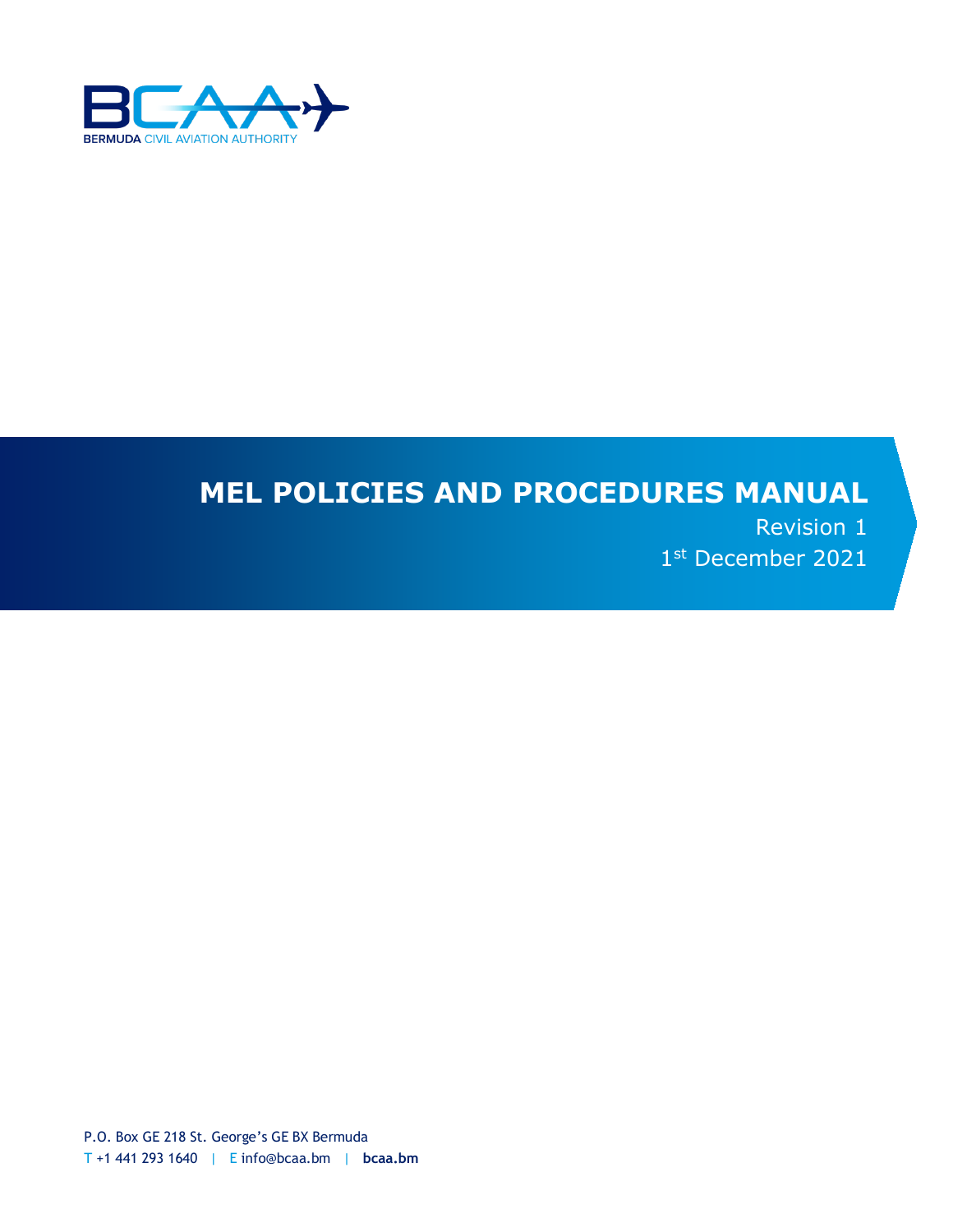# **TABLE OF CONTENTS**

| A.1  |  |
|------|--|
| A.2  |  |
| A.3  |  |
|      |  |
|      |  |
|      |  |
| 1.1  |  |
| 1.2  |  |
| 1.3  |  |
| 1.4  |  |
| 1.5  |  |
|      |  |
| 2.1  |  |
| 2.2  |  |
| 2.3  |  |
| 2.4  |  |
| 2.5  |  |
| 2.6  |  |
| 2.7  |  |
| 2.8  |  |
|      |  |
| 3.1  |  |
| 3.2  |  |
| 3.3  |  |
| 3.4  |  |
| 3.5  |  |
| 3.6  |  |
| 3.7  |  |
| 3.8  |  |
| 3.9  |  |
| 3.10 |  |
| 3.11 |  |
| 3.12 |  |
| 3.13 |  |
| 3.14 |  |
| 3.15 |  |
| 3.16 |  |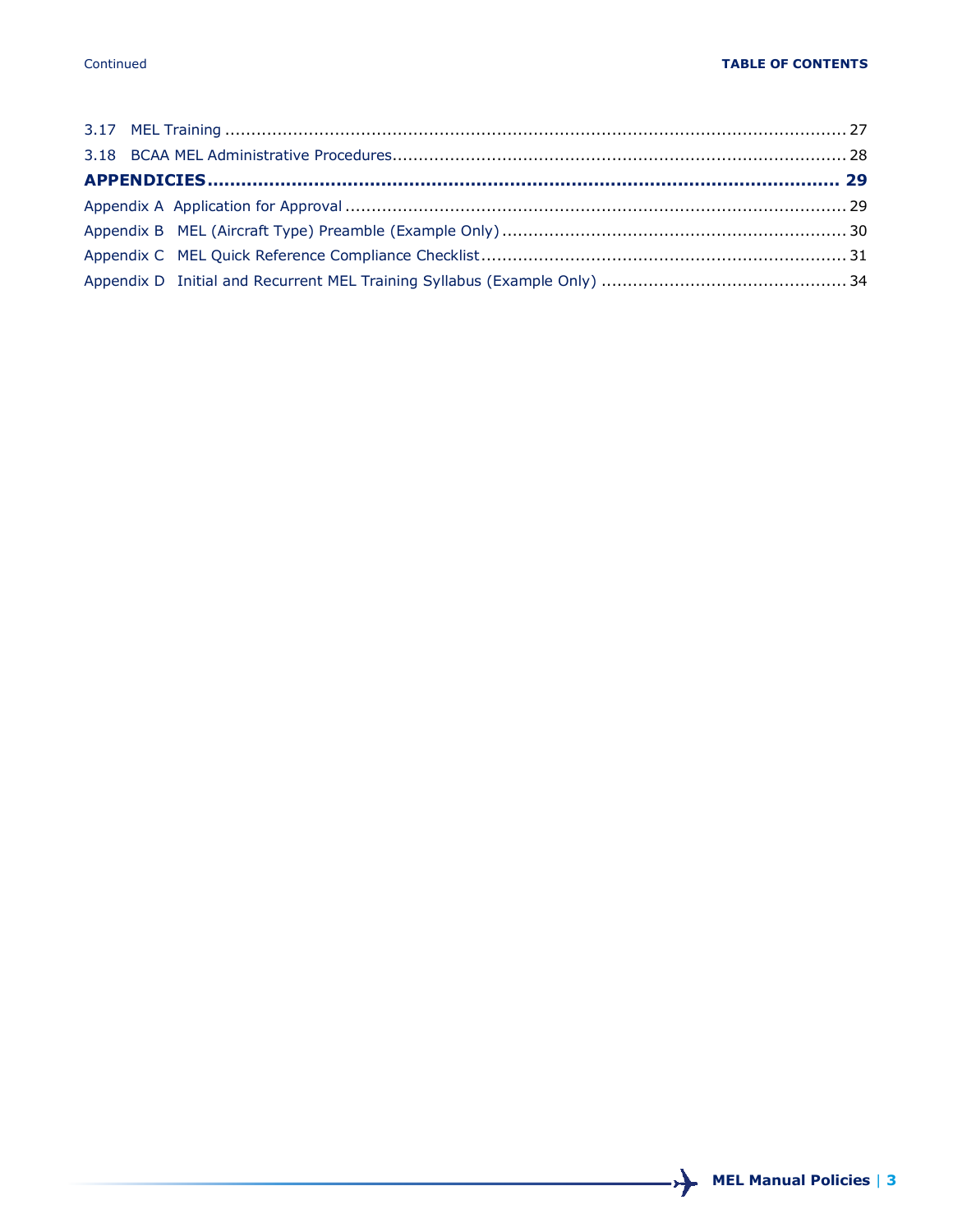# **ADMINISTRATION**

## **A.1 AUTHORITY**

This Manual has been prepared in accordance with the Air Navigation (Overseas Territories) Order 2013 as amended, for the use and guidance of BCAA and Industry personnel and contains all the relevant information with respect to the origin and development of the Master Minimum Equipment List (MMEL), Minimum Equipment List (MEL) and the BCAA approval process for a MEL.

BCAA Operations and Airworthiness Inspectors are expected to use good judgement in matters where specific guidance has not been given and be aware of the need for revision to the present information as new requirements evolve.

I would welcome any comments on this document to be sent for my attention at [info@bcaa.bm.](mailto:info@bcaa.bm)

*Omri de*  $\frac{16.36:54-04'00''}{16.36:54-04'00''}$ 

Digitally signed by Thomas Dunstan Date: 2021.12.01

**Thomas Dunstan** Director General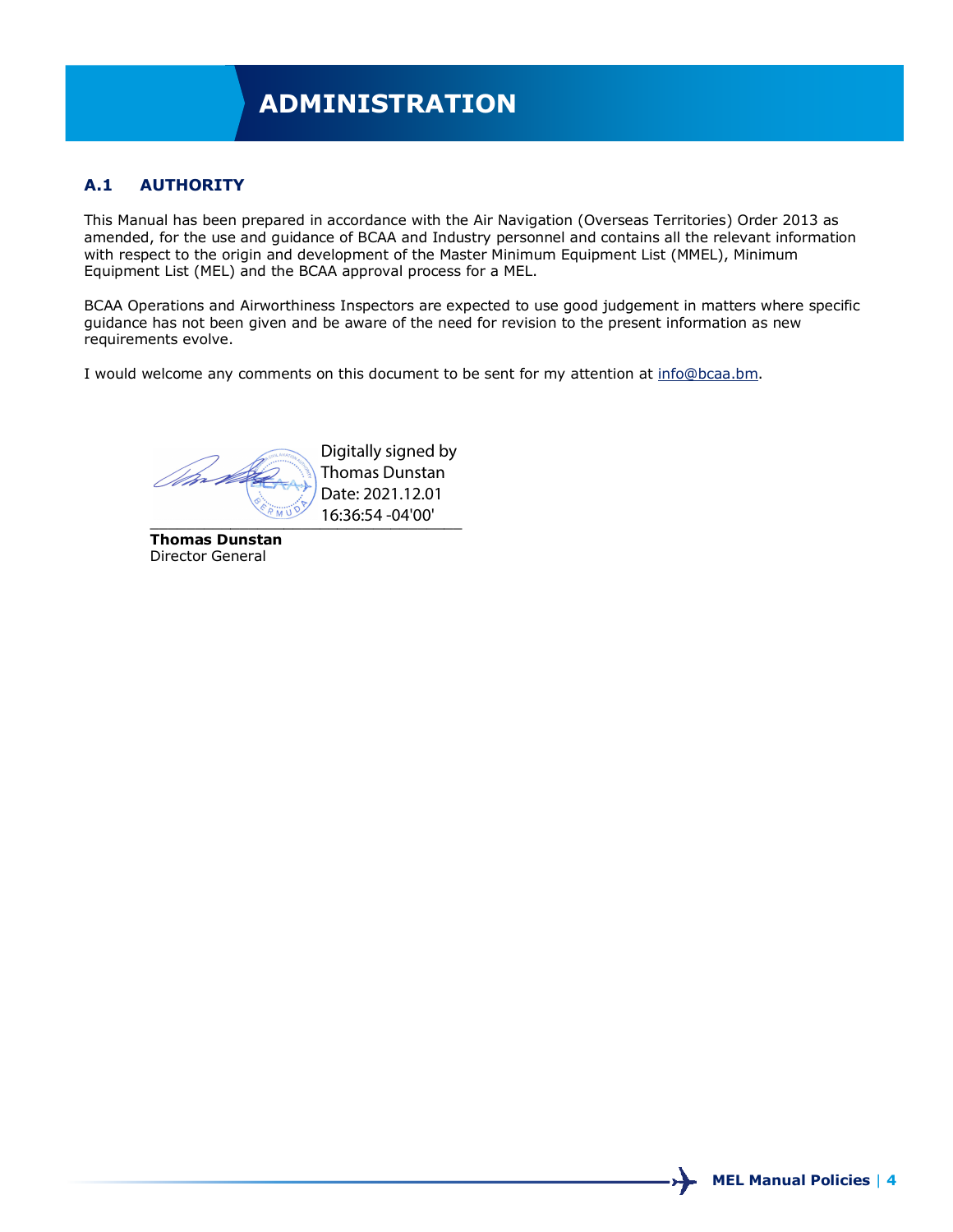## **A.2 AMENDMENT RECORD**

| Amendment<br><b>Number</b> | <b>Amendment Date</b><br>(Year/Month/Day) | <b>Pages Affected</b>     | <b>Produced By</b> |
|----------------------------|-------------------------------------------|---------------------------|--------------------|
| Original Issue             | 26 January 2021                           | Original issue - all      | BCAA - LC          |
| Revision 1                 | 01 December 2021                          | Revision $1 - \text{all}$ | BCAA - SB          |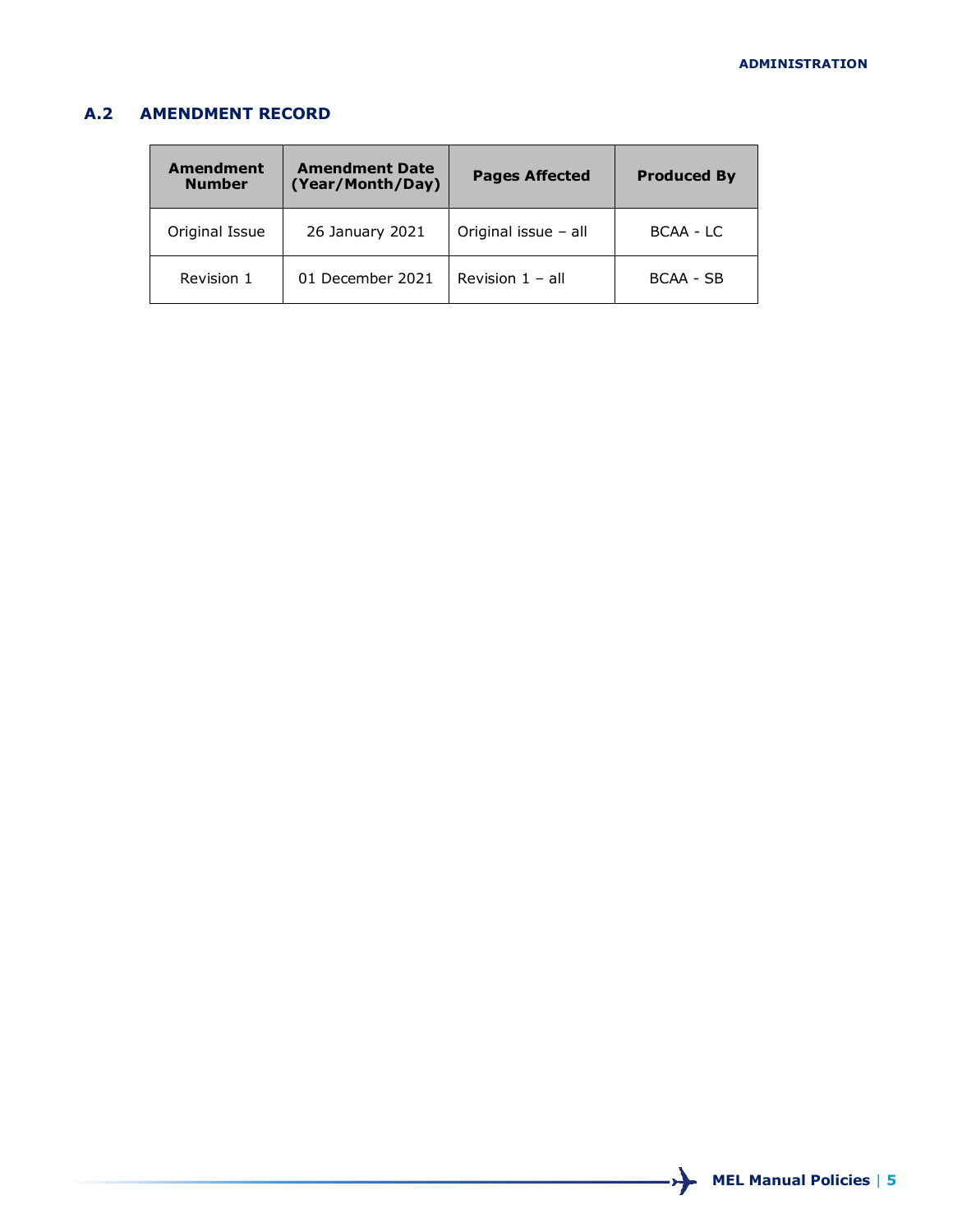## **A.3 LIST OF EFFECTIVE PAGES (LEP)**

| Page                 | <b>Date</b>        |
|----------------------|--------------------|
| <b>Title Page</b>    |                    |
| Un-numbered          |                    |
| Table of Contents    |                    |
| Page 2               |                    |
| Page 3               |                    |
| Administrative       |                    |
| Page 2               | 01 December 2021   |
| Page 3               | 01 December 2021   |
| Page 4               | 01 December 2021   |
| Page $\overline{5}$  | 01 December 2021   |
| Page 6               | 01 December 2021   |
| Page 7               | 01 December 2021   |
| Page 8               | 01 December 2021   |
| Page 9               | 01 December 2021   |
| Page 10              | 01 December 2021   |
| Page $1\overline{1}$ | 01 December 2021   |
| Chapter 1            |                    |
| Page 12              | 01 December 2021   |
| Page 13              | 01 December $2021$ |
| Chapter 2            |                    |
| Page 14              | 01 December 2021   |
| Page $15$            | 01 December 2021   |
| Page 16              | 01 December 2021   |
| Chapter 3            |                    |
| Page 17              | 01 December 2021   |
| Page 18              | 01 December 2021   |
| Page 19              | 01 December 2021   |
| Page 20              | 01 December 2021   |
| Page 21              | 01 December 2021   |
| Page $2\overline{2}$ | 01 December 2021   |
| Page 23              | 01 December 2021   |
| Page 24              | 01 December 2021   |
| Page $25$            | 01 December 2021   |
| Page 26              | 01 December 2021   |
| Page 27              | 01 December 2021   |
| Page 28              | 01 December 2021   |
| Appendices           |                    |
| Page 29              | 01 December 2021   |
| Page 30              | 01 December 2021   |
| Page 31              | 01 December 2021   |
| Page 32              | 01 December 2021   |
| Page 33              | 01 December 2021   |
| Page $34$            | 01 December 2021   |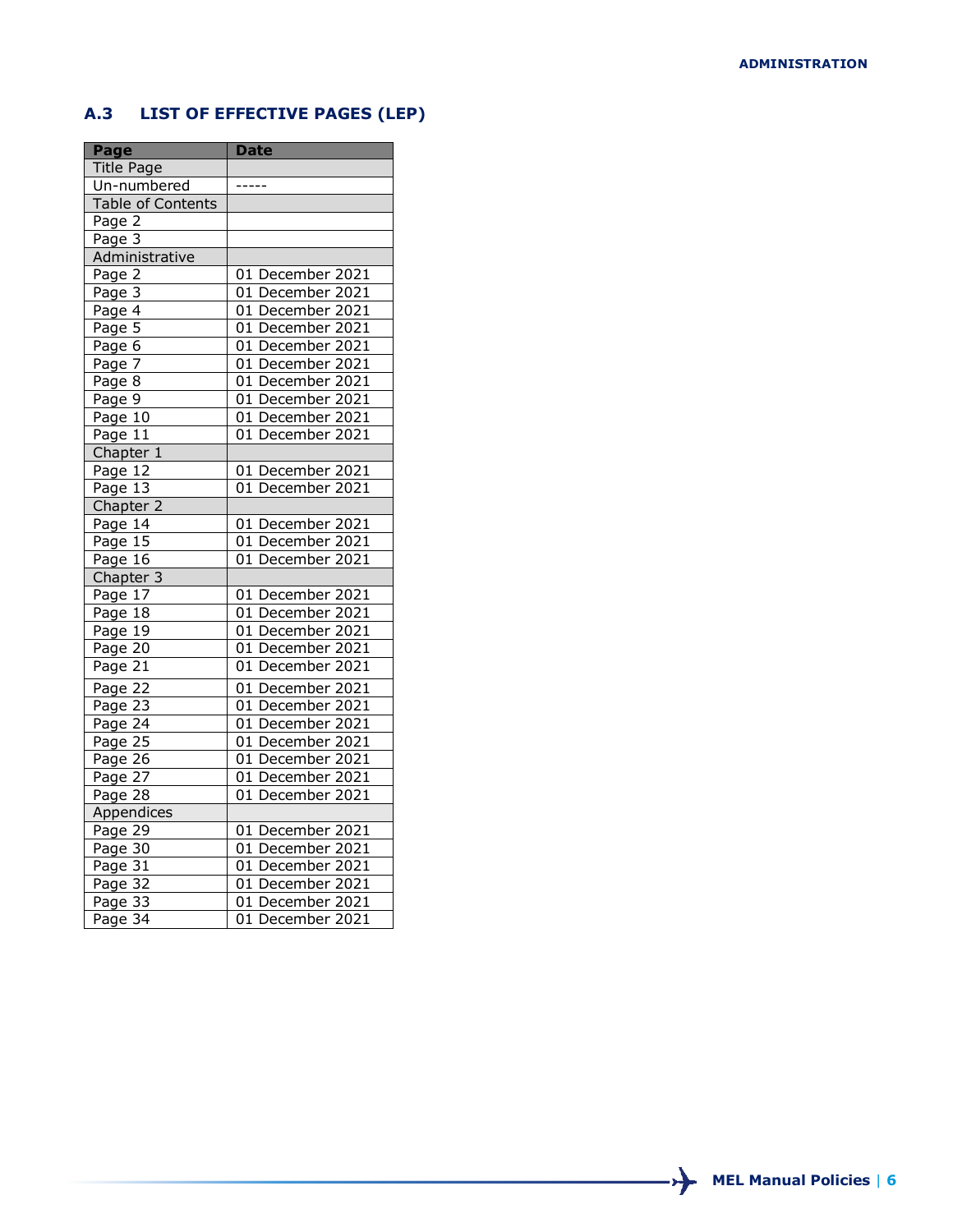## **ACRONYMS**

| AD           | Airworthiness Directive                                            |  |  |
|--------------|--------------------------------------------------------------------|--|--|
| <b>AFM</b>   | Aircraft Flight Manual                                             |  |  |
| <b>AME</b>   | Aircraft Maintenance Engineer                                      |  |  |
| <b>AMO</b>   | Approved Maintenance Organization                                  |  |  |
| AN(OT)O      | Air Navigation (Overseas Territories) Order (and when used in this |  |  |
|              | Manual, is meant to include the appropriate Schedules and OTARs)   |  |  |
| AOC          | Air Operator Certificate                                           |  |  |
| <b>AOM</b>   | <b>Aircraft Operating Manual</b>                                   |  |  |
| <b>AWI</b>   | Airworthiness Inspector                                            |  |  |
| <b>AWM</b>   | <b>Airworthiness Manual</b>                                        |  |  |
| <b>BCAA</b>  | Bermuda Civil Aviation Authority                                   |  |  |
| <b>CDL</b>   | Configuration Deviation List                                       |  |  |
| <b>OM</b>    | <b>Operations Manual</b>                                           |  |  |
| <b>DO</b>    | <b>BCAA Director of Operations</b>                                 |  |  |
| <b>DDG</b>   | Dispatch Deviation Guide                                           |  |  |
| <b>DDPG</b>  | Dispatch Deviation Procedures Guide                                |  |  |
| <b>ETOPS</b> | <b>Extended Range Twin Operations</b>                              |  |  |
| <b>FAM</b>   | Flight Attendant Manual                                            |  |  |
| <b>FARs</b>  | <b>Federal Aviation Regulations</b>                                |  |  |
| <b>FOI</b>   | <b>Flight Operations Inspector</b>                                 |  |  |
| <b>IFR</b>   | <b>Instrument Flight Rules</b>                                     |  |  |
| <b>IMC</b>   | <b>Instrument Meteorological Conditions</b>                        |  |  |
| <b>MCM</b>   | Maintenance Control Manual                                         |  |  |
| <b>MEL</b>   | Minimum Equipment List                                             |  |  |
| <b>MMEL</b>  | Master Minimum Equipment List                                      |  |  |
| <b>OTACs</b> | <b>Overseas Territories Aviation Circulars</b>                     |  |  |
| <b>OTARs</b> | <b>Overseas Territories Aviation Requirements</b>                  |  |  |
| <b>PIC</b>   | Pilot In Command                                                   |  |  |
| <b>STC</b>   | Supplemental Type Certificate                                      |  |  |
| <b>VFR</b>   | Visual Flight Rules                                                |  |  |
| <b>VMC</b>   | Visual Meteorological Conditions                                   |  |  |
|              |                                                                    |  |  |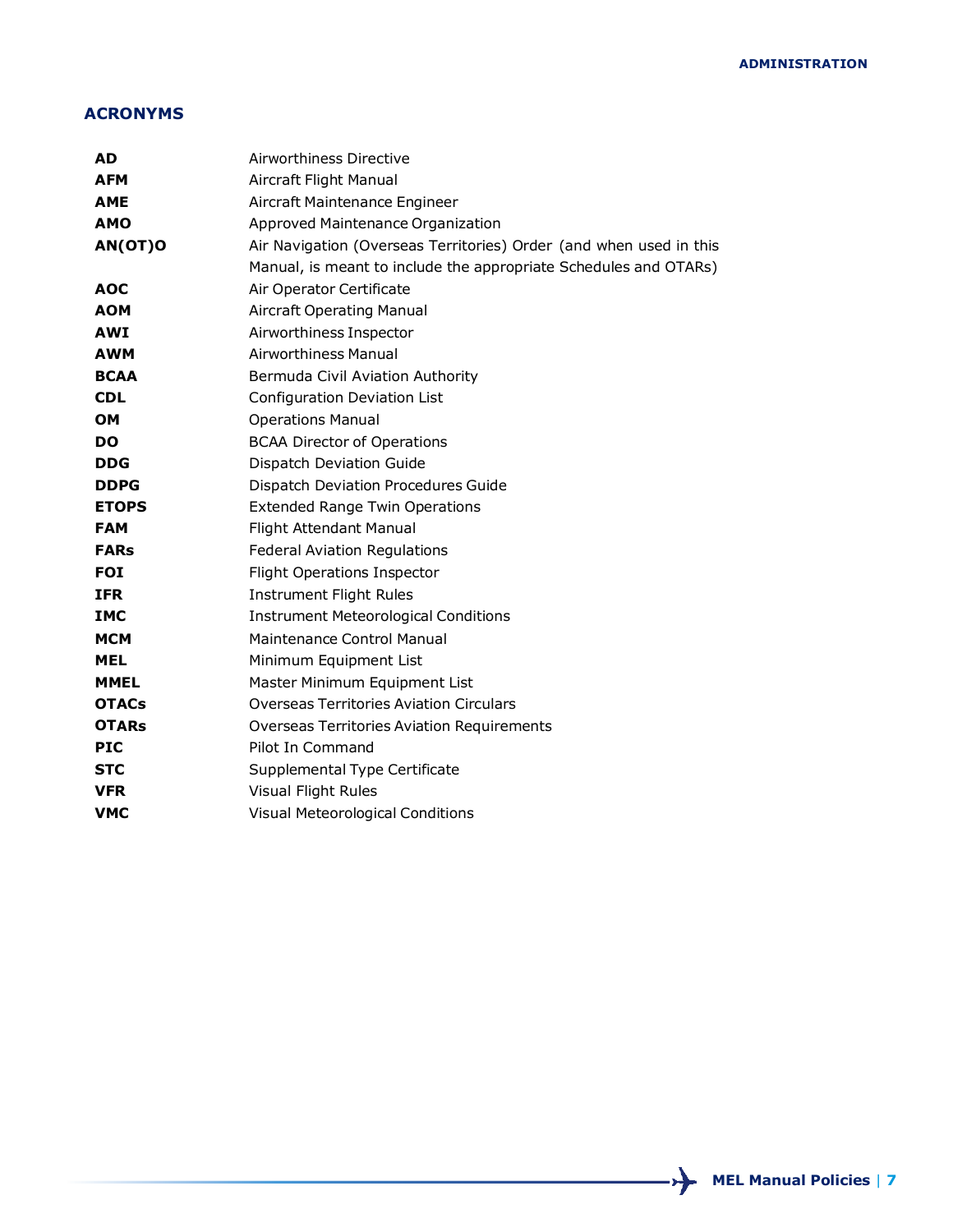#### **DEFINITIONS**

**Note:** *These are formatted alphabetically and typical of the definitions to be found in an MMEL or MEL. Operators should utilize the definition of the appropriate MMEL.*

**"\_"** symbol in Column 2 and/or Column 3 means there is a variable number (quantity) of the item installed.

*Note: Where the MMEL shows a variable number installed, the MEL must reflect the actual number installed or an alternate means of configuration control approved by the BCAA.*

**"Administrative Control Item"** means an item listed in the MEL by the operator for tracking and informational purposes. It may be added to an operator's MEL provided no relief is granted, or provided conditions and limitations are contained in an approved document such as the Structural Repair Manual. If relief other than that granted by an approved document is sought for an administrative control item, a request must be submitted to the BCAA. If the request results in review and approval, the item becomes an MEL item rather than an administrative control item.

**"Airplane/Rotorcraft Flight Manual"** (AFM/RFM) means the document required for Type Certification and Approval by the BCAA. The approved AFM/RFM for the specific aircraft is listed on the applicable Type Certification Data Sheet.

**"Alphabetical symbol**" in Column 4 means a proviso (condition or limitation) that must be complied with for operation with the listed item inoperative.

**"Approved"** means approved by the Governor or his delegate.

**"As Required by Regulation**", As required by FAR, and other similar statements mean that the listed item is subject to certain provisions (restrictive or permissive) expressed in such regulations as *the AN(OT)O and OTARs*, *Federal Aviation Regulations* or the *Airworthiness Manual* etc. Unless the MMEL provides otherwise, the items specified by these requirements must be operative.

**"CDL - Configuration Deviation List"** means a document developed by the aircraft manufacturer and approved by the Authority of the country of manufacture of the aircraft that covers minor items on the aircraft that may be missing or damaged, such as small access panels. This list may be adopted without change by the aircraft operator.

**"Day of discovery"** means the calendar day that an equipment/instrument malfunction was discovered. This day is excluded from the calendar days or flight days specified in the MMEL for the repair of an inoperative item of equipment, and is applicable to all MMEL items in categories A,B,C, and D.

**"DDG",** Dispatch Deviation Guide, Procedures to permit operation of an aircraft, under specific conditions, with particular instruments, or functions inoperative until rectification can be made.

**"Deactivated and Secured"** means that the specified component must be put into an acceptable condition for safe flight. An acceptable method of deactivating and securing will be established by the operator for inclusion in the MEL.

**"Deleted"** in the remarks column after a sequence item means that the item was previously listed but is now required to be operative if installed in the aircraft.

**"Director General"** means the Director General of the Civil Aviation Authority of Bermuda

**"Engine Indicating Crew Alerting System (EICAS), Electronic Centralized Aircraft Monitoring System (ECAM) or similar systems"** that provide electronic messages means a system capable of providing different priority levels of systems information messages (eg: Warning, Caution, Advisory, Status and Maintenance). An airplane discrepancy message may or may not affect its dispatch. Refer to the specific MMEL for the aircraft type.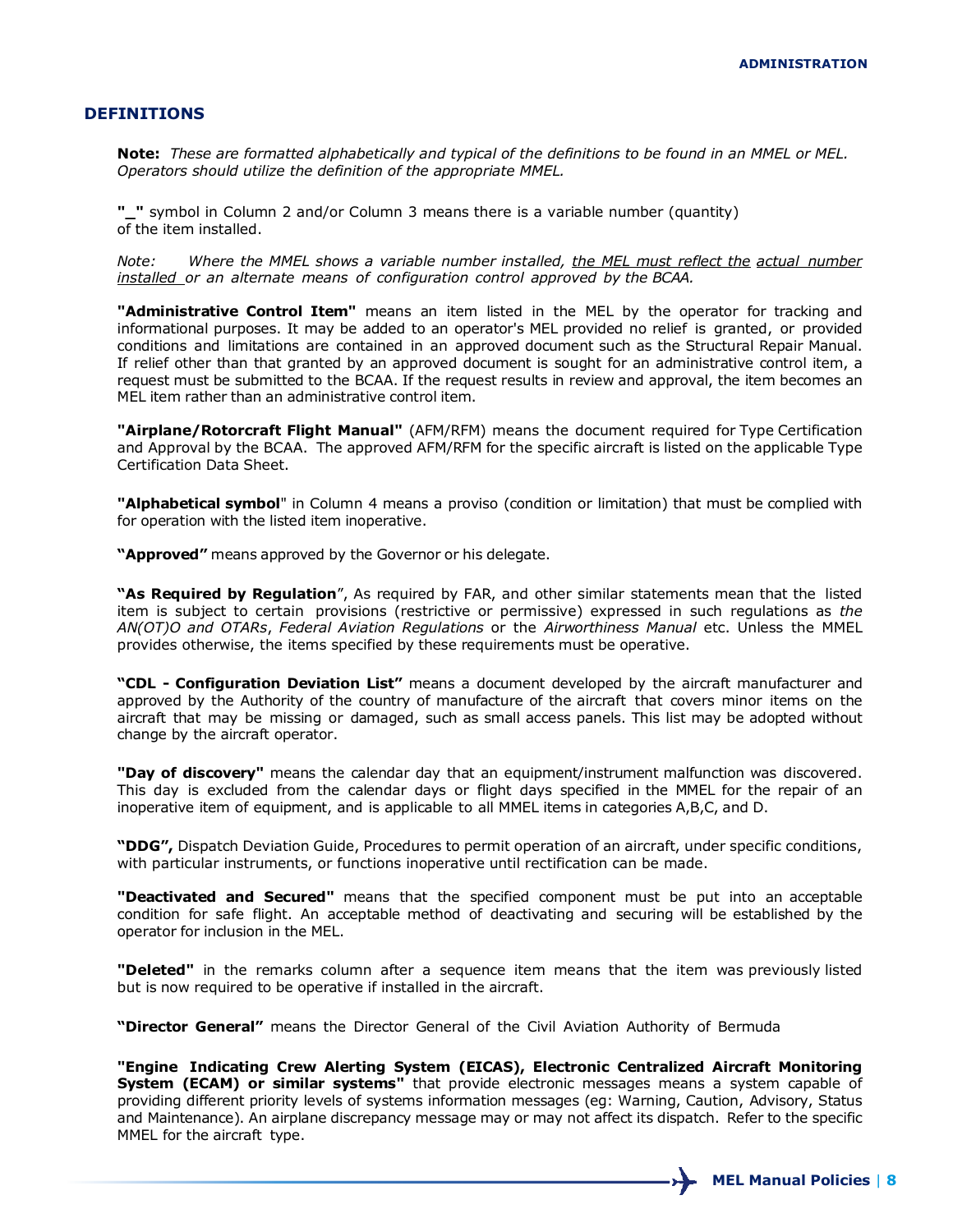**"Excess Items"** means those items installed that are excess to the requirements.

**"ETOPS/EDTO "** Any operation by an aeroplane with two or more turbine engines where the diversion time to an en-route alternate aerodrome is greater than the threshold time established by the State of the Operator.

**"Federal Aviation Regulations (FARs)"** means the applicable portions of the Federal Aviation Act and Federal Aviation Regulations.

**"Flight Day"** means a 24 hour period (e.g. from midnight to midnight) - either Universal Coordinated Time (UCT) or local time, as established by the operator, during which at least one flight is initiated for the affected aircraft.

**"Icing Conditions"** means an atmospheric environment that may cause ice to form on the aircraft or in the engine(s).

**"Inoperative"** means a system and/or components malfunction to the extent that it does not accomplish its intended purpose and/or is not consistently functioning normally within its approved operating limit(s) or tolerance(s).

**"Inoperative components of an inoperative system"** means inoperative items which are components of a system which is inoperative. They are usually considered components directly associated with and having no other function than to support that system. (Warning/caution systems associated with the inoperative system must be operative unless relief is specifically authorized per the MMEL).

**"Instrument flight rules"** means the Instrument Flight Rules specified in the Rules of the Air found in Appendix D of OTAR Part 91, being rules governing the conduct of flight under instrument meteorological conditions.

**"Item"** (Column 1) means the equipment, system, component, or function listed in the "Item" column.

**"(M)"** symbol means there is a requirement for a specific maintenance procedure which must be accomplished prior to operation with the listed item inoperative. Normally these procedures are accomplished by maintenance personnel; however, other personnel may be qualified and authorized to perform certain functions. Procedures requiring specialized knowledge or skill or requiring the use of tools or test equipment must be accomplished by maintenance personnel (see " $(M#)$ " below). The satisfactory accomplishment of all maintenance procedures, regardless of who performs them, is the responsibility of the operator. Appropriate procedures are required to be published as part of the operator's manual or MEL.

**"(M#)"** symbol means there is a requirement for maintenance personnel to accomplish a "(M)" procedure.

**"Maintenance Instruction"** means there are maintenance instructions that must be accomplished prior to operation with the listed item inoperative, as per "(M)" procedure above.

**"MOPP",** Maintenance/Operational Placarding Procedures Manual.

**"Notes"** (Column 4) means additional information for crewmember or maintenance consideration. Notes are used to identify applicable material which is intended to assist with compliance, but do not relieve the operator of the responsibility for compliance with all applicable requirements. Notes are not a part of the provisos.

**"Number Installed"** (Column 2) means the number (quantity)of items normally installed in the aircraft. This number represents the aircraft configuration considered in developing this MMEL. Should the number be a variable (e.g., passenger cabin items) a number is not required.

*Note: The "\*\*\*" symbol in Column 1 indicates an item which is not required by Regulation but which may have been installed on some models of aircraft covered by this MMEL. This item may be included on the operator's MEL after the approving office has determined that the item has been installed on*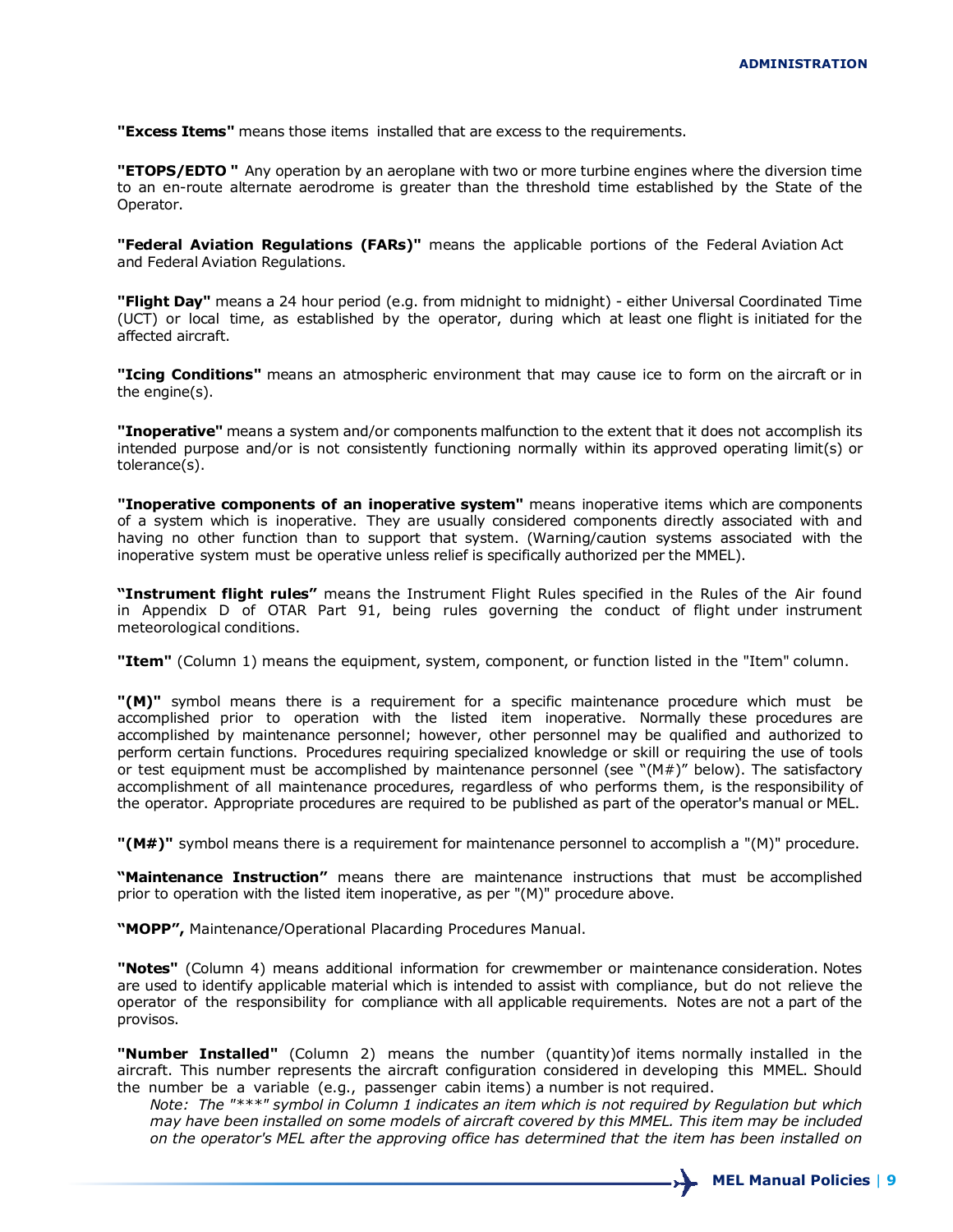*one or more of the operator's aircraft. The symbol, however, shall not be carried forward into the operator's MEL. It should be noted that neither this policy nor the use of this symbol provide authority to install or remove an item from an aircraft. The "\*\*\*" symbol may be considered equivalent to the term "if installed".*

**"Number required for dispatch"** (Column 3) means the minimum number (quantity) of items required for operation provided the conditions specified in Column 4 are met.

*Note: Where the MMEL shows a variable number required for dispatch, the MEL must reflect the actual number required for dispatch or an alternate means of configuration control approved by the BCAA. The dash symbol may be retained where it would be impractical to determine the number of items installed such as: flight deck or cabin lights, cargo restraint devices or compartment lining panels, the Number of Fasten Seat Belt required to be visible to passengers when other signs or placards are inoperative etc., where the actual number installed is inconsequential to the MEL dispatch decision. However, the exceptions should be few.*

**"(O)"** symbol means there is a requirement for a specific operations procedure which must be accomplished in planning for and/or operating with the listed item inoperative. Normally these procedures are accomplished by a crew member; however, other personnel may be qualified and authorized to perform certain functions. The satisfactory accomplishment of all procedures, regardless of who performs them, is the responsibility of the operator. Appropriate procedures are required to be published as a part of the operator's manual or MEL. Recording of the completion of required specific operations procedures will be accomplished by adding an appropriate statement to the "Instructions for Journey Log Book Use" found in the Operator's Journey Log Book to cover those items requiring Operations Procedures.

*Note: The "(M)" and "(O)" symbols are required in the operator's MEL unless otherwise authorized by the BCAA.*

**"Operating Instruction"** means there are operating instructions that must be accomplished prior to operation with the listed item inoperative, as per "(O)" procedure above.

**"Passenger Convenience Items"** means those items related to passenger convenience, comfort or entertainment such as, but not limited to, galley equipment, movie equipment, ash trays, stereo equipment, overhead reading lamps, etc.

**"Placarding"** means that each inoperative item must be placarded to inform and remind the crewmembers and maintenance personnel of the equipment condition.

*Note: To the extent practical, placards should be located adjacent to the control or indicator for the item affected; however, unless otherwise specified, placard wording and location will be determined by the operator.*

**"Remarks" or "Exceptions"** (Column 4) means a statement either prohibiting or permitting operation with a specific number of items inoperative, provisos (conditions and limitations) for such operation, and appropriate notes.

**"Supplemental Type Certificate" (STC)** means a Type Certificate issued to cover modifications and equipment added to an aircraft after its initial certification. This would be anything that is used during flight, interacts with the aircraft's controls or systems, or affects the performance, aerodynamics or handling of the aircraft

**"Vertical bar"** (change bar) in the margin means there is a change, addition or deletion in the adjacent text for the current revision of that page only. The change bar is dropped at the next revision of that page.

**"Visual Flight Rules"** (VFR) means Rules as defined in the AN (OT) O, Rules of the Air (Appendix D of OTAR Part 91). This precludes a pilot from filing an Instrument Flight Rules (IFR) flight plan.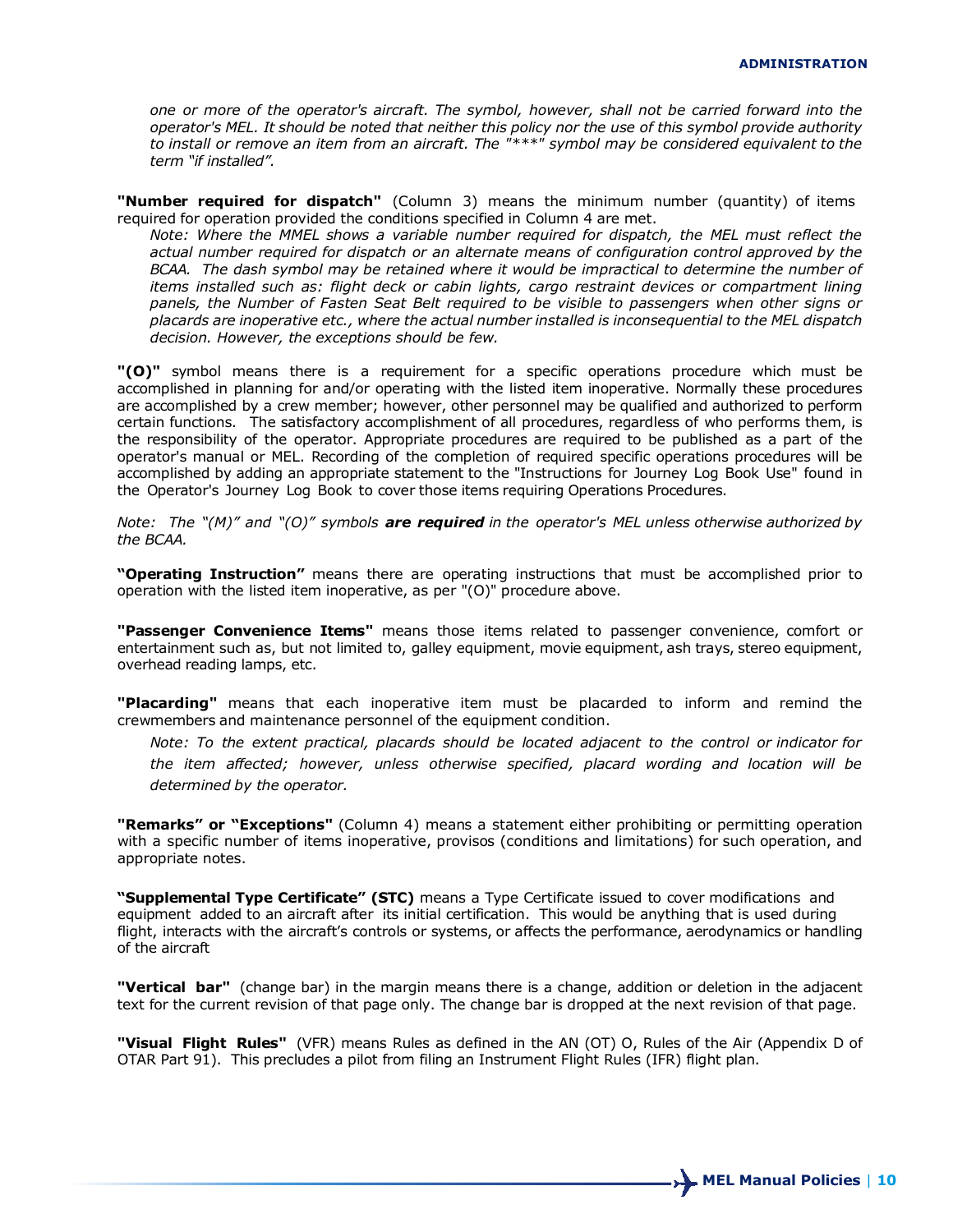**"Visual Meteorological Conditions" (VMC)** means the atmospheric environment is such that would allow a flight to proceed under the Visual Flight Rules applicable to the flight. This does not preclude operating under Instrument Flight Rules.

**"Visual flight rules"** means the Visual Flight Rules prescribed by OTAR Part 91.

**"Visible Moisture"** means an atmospheric environment containing water in any form that can be seen in natural or artificial light; for example, clouds, fog, rain, sleet, hail, or snow.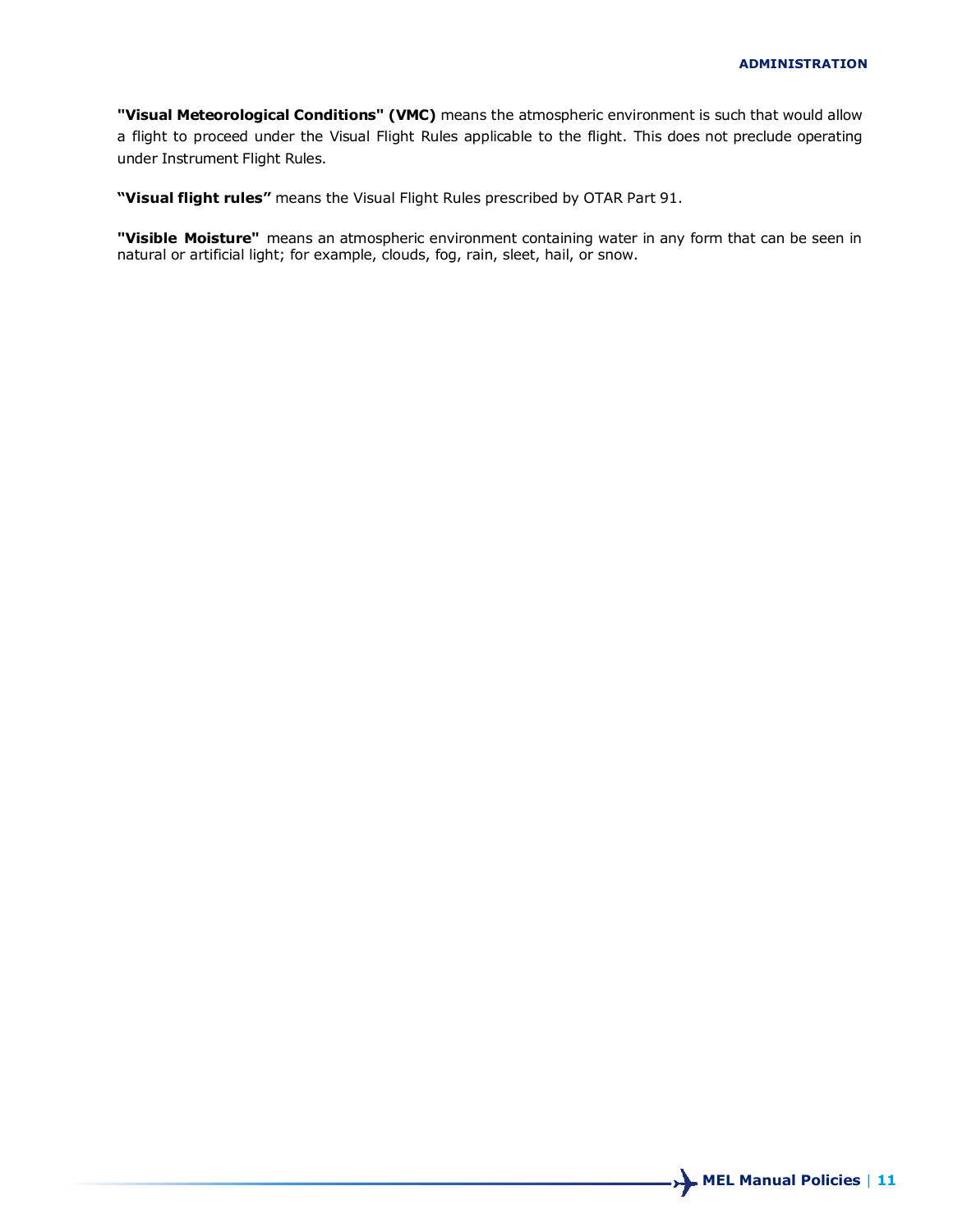## **1.1 THE MASTER MINIMUM EQUIPMENT LIST (MMEL)**

- 1.1.1 A MMEL is an approved document created specifically to regulate the dispatch of an aircraft type with inoperative equipment. It establishes the aircraft equipment allowed to be inoperative under certain conditions for a specific type of aircraft while still providing an acceptable level of safety.
- 1.1.2 The MMEL contains the conditions, limitations and procedures required for operating the aircraft with these items inoperative. It forms the basis for development and review of an individual operator's MEL.
- 1.1.3 The tailored MEL shall be produced by the operator based on the MMEL approved by the State which issued the Type Certificate used to obtain the BCAA Certificate of Airworthiness.

*Note: Some EU authorities and the UK CAA require operators with their principal place of business/normal base in Europe/UK to have a MEL that is no less restrictive than the EASA MMEL; in such cases, BCAA will accept MELs that differ from the Type Certificated source MMEL, provided that the contents of each item are no less restrictive than the most restrictive of the two MMELs. The MEL Preamble should include an appropriate statement to that effect.*

#### **1.2 DISPATCH WITH INOPERATIVE EQUIPMENT**

- 1.2.1 The MEL is an alleviating document. Its purpose is not, however, to encourage the operation of aircraft with inoperative equipment. It is never desirable that aircraft be dispatched with inoperative equipment and such operations are permitted only as a result of careful analysis of each item to ensure that the required level of safety is maintained.
- 1.2.2 A fundamental consideration in permitting the dispatch of aircraft with inoperative equipment is that the continued operation of an aircraft in this condition should be minimized. The limitations governing repair intervals are discussed later in this document.

## **1.3 LEGAL BASIS**

- 1.3.1 The AN(OT)O Article 37 provides that the operation of an aircraft with equipment and/or instruments inoperative may be conducted through the use of a MEL.
- 1.3.2 The OTARs states in part *"the operator shall, where a master minimum equipment list (MMEL) exists*  for the aircraft: establish, for each aircraft, a minimum equipment list (MEL) approved by the Governor. *This shall be based upon, but no less restrictive than, the relevant master minimum equipment list (MMEL); and …"* (see 121./135./125.615 for more details)
- 1.3.2 A MEL shall not be approved unless it complies with the minimum standards set out in that MMEL.

## **1.4 INSTALLED EQUIPMENT**

- 1.4.1 Most large transport aircraft are designed and certified with a significant amount of redundancy in their systems, such that the minimum standards of airworthiness are satisfied by a substantial margin.
- 1.4.2 Many of these aircraft also have installed instruments and equipment that are not required for safe operation under all operating conditions, e.g., instrument lighting in day VMC. Other equipment, such as entertainment systems or galley equipment may be installed for passenger convenience.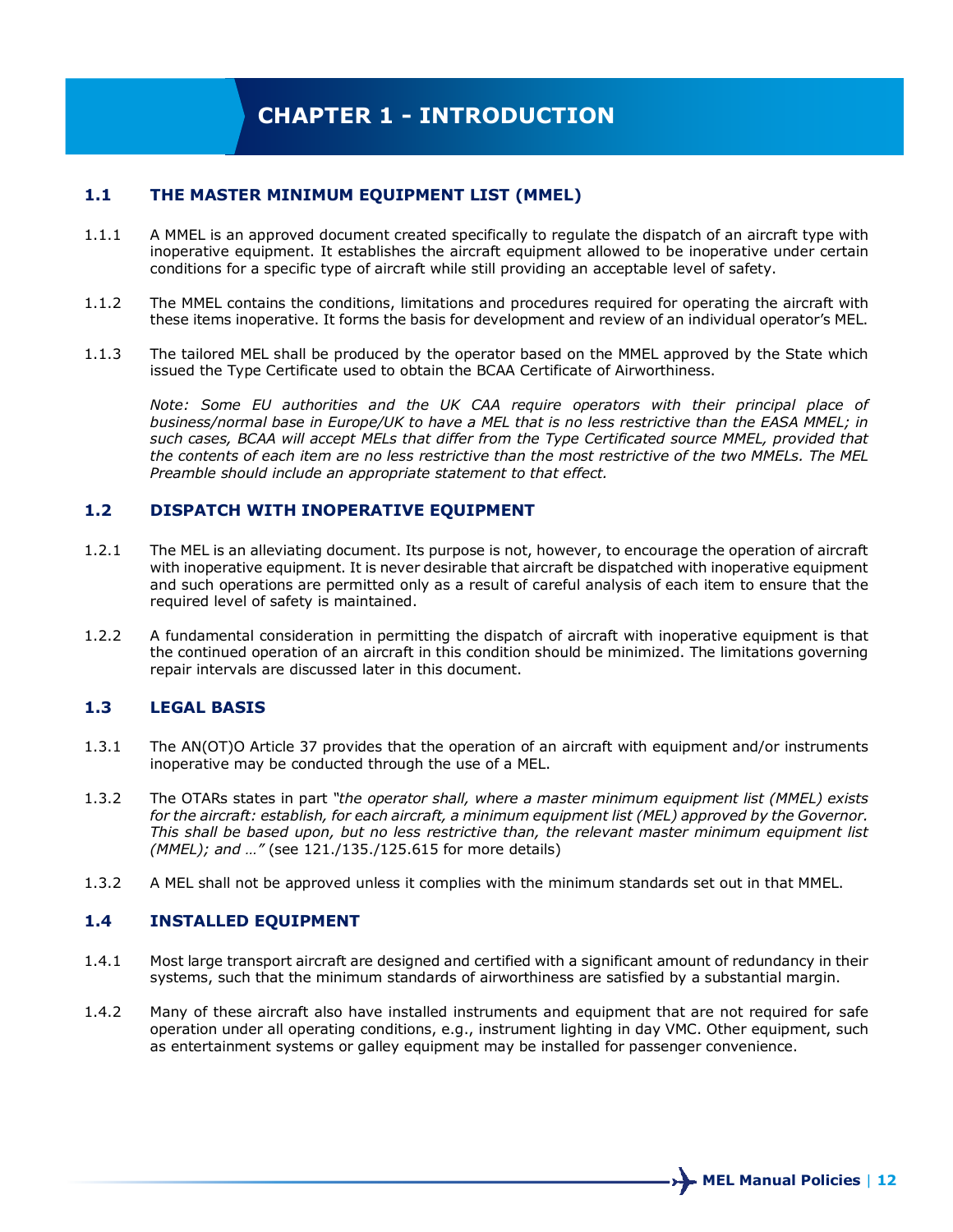#### **1.5 EQUIPMENT INCLUDED IN THE MMEL**

- 1.5.1 The MMEL lists those items of equipment including optional equipment which may be inoperative for the dispatch of a flight, e.g., entertainment items which, when inoperative, do not affect airworthiness.
- 1.5.2 It is important to note that any item related to the airworthiness of the aircraft, and not included in the MMEL, must be operative prior to flight. Items required by the AN(OT)O (and which are not listed in the MMEL,) are required to be operative for dispatch.

*Note 1: MMELs may use "dashes" (----) to indicate variable quantities that may be found on an aircraft. An Operator's MEL must define these quantities with few exceptions, i.e.: flight deck and cabin lights, cargo/baggage compartment lining panels, cabin storage compartments, or other items which may be impractical to determine the number installed, or those items for which the number installed has no bearing on the dispatch decision.*

*Note 2: MMELs may use terminology such as "if installed". An Operator's MEL may not. The configuration of the aircraft must be defined.*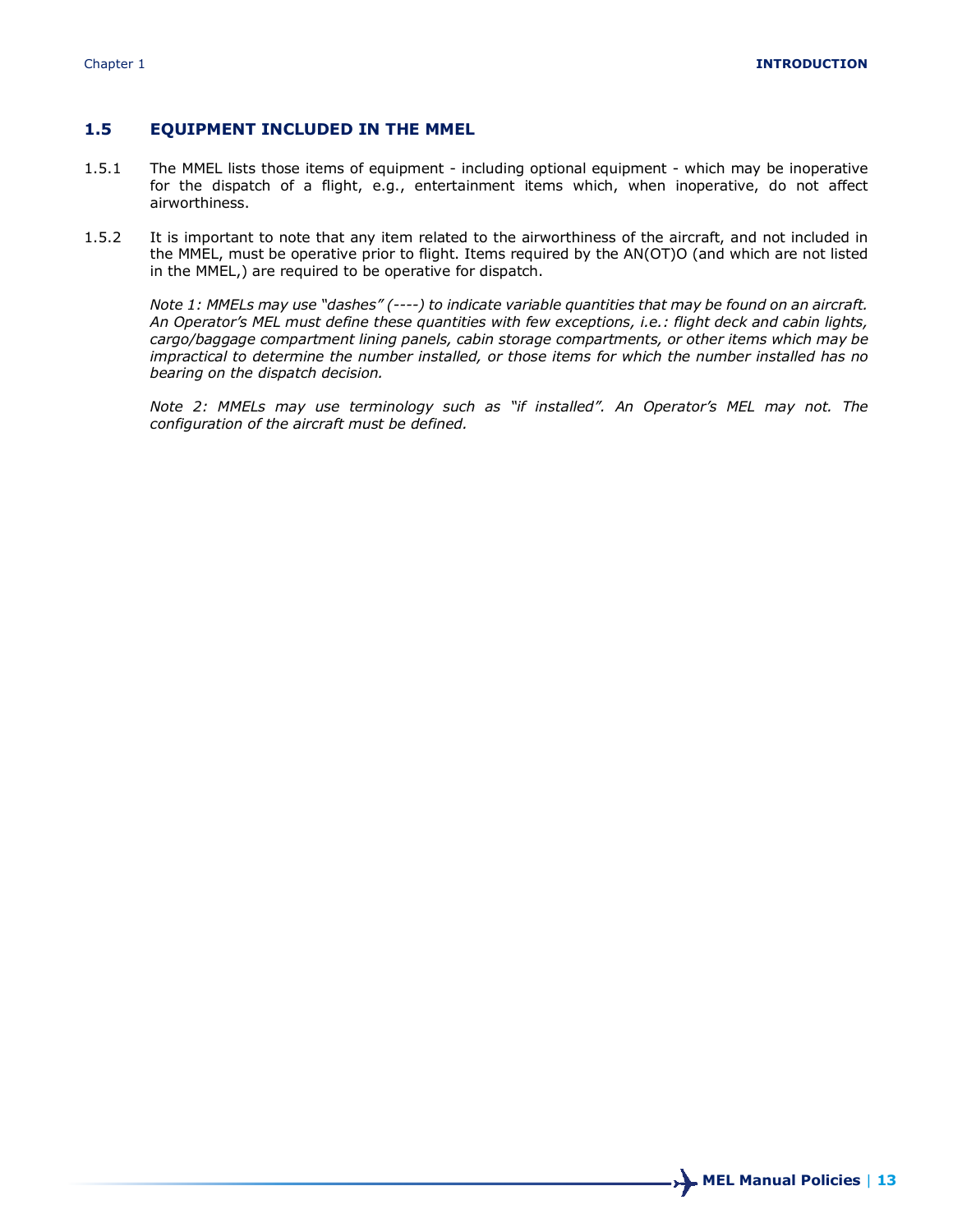## **2.1 ACCEPTANCE AUTHORITY**

- 2.1.1 The BCAA Director of Operations has the responsibility for the overall acceptance of MMELs for aircraft registered in Bermuda (excluding Article 83*bis*). The source MMEL shall be the MMEL that has been approved by the Authority issuing the TCDS used to obtain the Bermuda Certificate of Airworthiness for the aircraft, unless otherwise approved by the DO. The BCAA do not produce any MMEL's for use on Bermuda registered aircraft. Normally, only EASA, FAA, Transport Canada and ANAC MMEL's will be accepted for the production of an operators MEL.
- 2.1.2 This chapter provides an insight into the criteria that govern the determination of an acceptable MMEL item and the methods of justification to be used in the development of a MMEL. The guidance needed to develop an MEL acceptable to the BCAA is contained in Chapter 3 and the Appendices section of this manual.

*Note: Where there is a published STC that offers relief to the MMEL the Operator may use the relief for the development of the MEL if applicable.*

### **2.2 DEVELOPMENT OF A MMEL**

- 2.2.1 Aircraft manufacturers must produce a MMEL if they wish their aircraft to be operated with specified equipment inoperative. Where possible, the approval process for such a MMEL will take place concurrently with the Type Certification process, but the development of an approved MMEL is not a condition of aircraft Type Certification.
- 2.2.2 The development and approval of a MMEL is heavily dependent on the aircraft manufacturer as the primary source of information on any new aircraft and its systems. An Authority will not normally undertake either the origination or production of MMELs. The drafting of a MMEL is the manufacturer's responsibility.
- 2.2.3 The MMEL must be supported by appropriate engineering justification and special procedures where applicable. The engineering justification may include a quantitative and/or qualitative safety analysis, a rationale showing system redundancy, AFM limitations or any other technical justification supporting the prescribed level of safety.

### **2.3 SOURCE MMEL POLICY**

2.3.1 The BCAA will normally accept MMELs approved by the Authority of the country of manufacture, as published (see 2.1). Operators are to incorporate source MMEL amendments/revisions when they are available. The amendment/revision to an operator's MEL is to be submitted to the BCAA for approval prior to usage. (see 3.9 for more details).

*Note: Some EU authorities and UK CAA require operators with their principal place of business/normal base in Europe/UK to have a MEL that is no less restrictive than the EASA MMEL; in such cases, BCAA will accept MELs that differ from the Type Certificated source MMEL, provided that the contents of each item are no less restrictive than the most restrictive of the two MMELs. The MEL Preamble should include an appropriate statement to that effect.*

### **2.4 MMEL FORMAT**

2.4.1 Each MMEL should contain a cover/approval page, a Record of Revisions, a Reason for Changes page, a List of Effective Pages, a Table of Contents, an explanation of the symbols used in the MMEL and a definition of any terms having special meaning in the context of the MMEL. Each item of equipment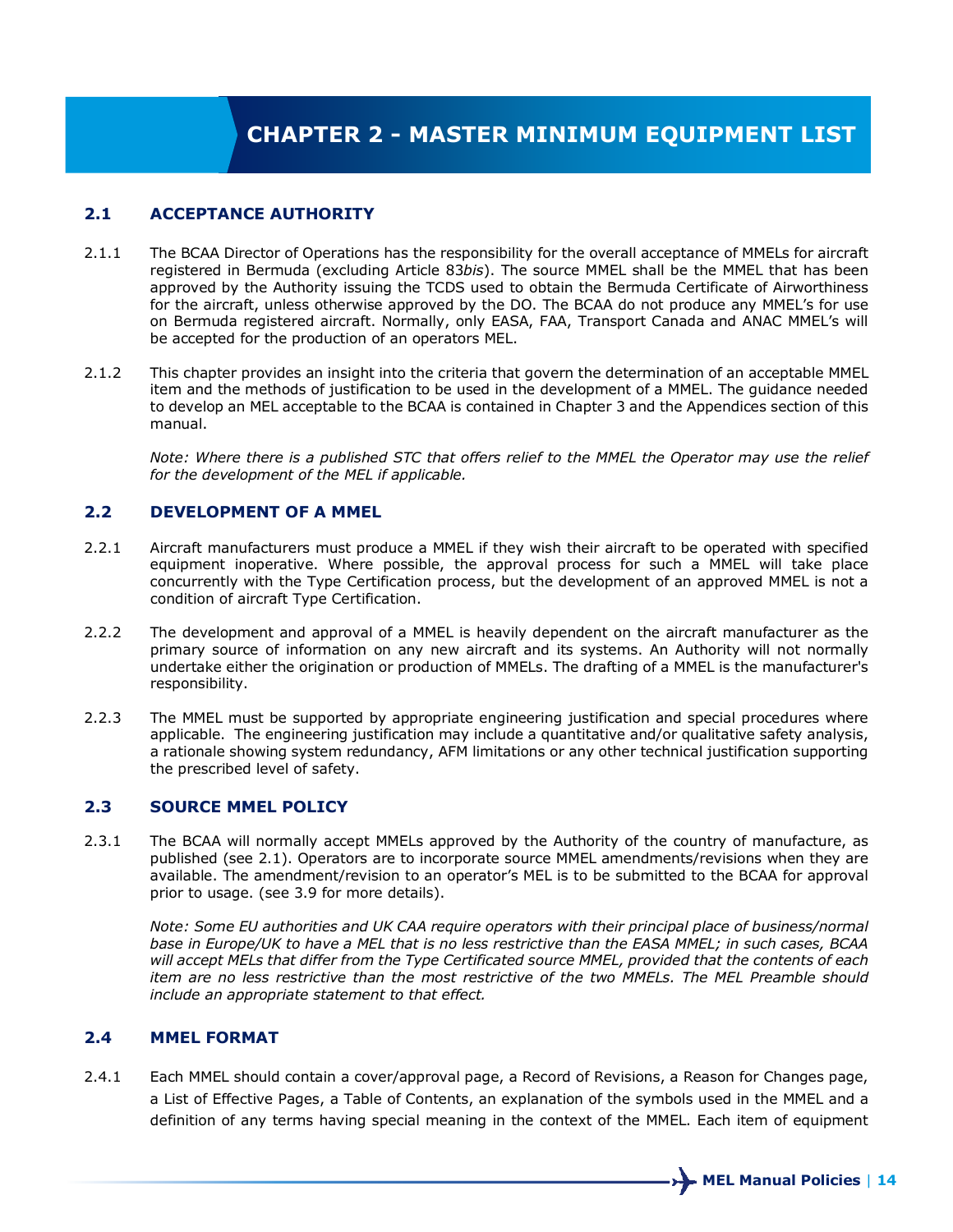listed in the MMEL shall be described and identified in accordance with the Air Transport Association (ATA) specification 100 code System (See Appendix L). The number of each item of equipment installed and the number required to be operative for dispatch shall be stated in the appropriate columns.

- 2.4.2 Any conditions associated with inoperative equipment that is required to maintain a level of safety, shall be included in the "Remarks or Exceptions" column.
- 2.4.3 When practicable, the switch, lever, gauge or indicator of a particular item of equipment, should be identified. Source MMELs may indicate a requirement to placard inoperative equipment by use of an asterisk (\*) in Column 4 to inform crew members of its condition.
- 2.4.4 For operator MELs, a definition shall be added, which shall state that each inoperative item must be placarded to inform and remind the crewmembers and maintenance personnel of the equipment condition.

#### **2.5 MMEL PAGE FORMAT**

- 2.5.1 MMELs will be published in the "Four Column Format" where Columns 1 to 4 will contain respectively the name of the item and category, number installed, number required for dispatch and remarks or exceptions.
- 2.5.2 Other formats may be accepted for MMELs provided they are clear and unambiguous. Each MMEL/MEL will be preceded by an acceptable Preamble. An example of a Preamble is given in Appendix B.

### **2.6 MMEL OPERATING AND MAINTENANCE PROCEDURES**

- 2.6.1 Any inoperative item of equipment in the MMEL which would require an operational or maintenance procedure to ensure the required level of safety shall be so identified by an appropriate symbol in the "Remarks or Exceptions" column of the MMEL. This will normally be (O) for an operational procedure and (M) for a maintenance procedure. (OM) means both operational and maintenance procedures are required.
- 2.6.2 Details of such procedures must be made available for review during the MMEL acceptance process as they form part of the justification supporting inclusion of an item in the MMEL. Where applicable, the limitations, procedures and remarks for individual MMEL items should cover at least day, night, VMC, IMC, ETOPS/EDTO, LVO, EVS, RNP, RVSM, icing, rain, and Category II/III.

#### **2.7 MMEL PROHIBITED ITEMS**

- 2.7.1 The MMEL shall not include any item of equipment which, if inoperative, is likely to significantly affect the take-off, landing or climb performance of the aircraft or associated landing speeds presented in the approved AFM unless the AFM specifies the effect and the MMEL draws attention to this fact.
- 2.7.2 No item shall be included in the MMEL which conflicts with the limitations or invalidates the emergency procedures of the AFM or of an AD unless the AFM or directive provide otherwise.
- 2.7.3 The MMEL shall not include any part or structural component of the aircraft which is the subject of the CDL.

#### **2.8 MMEL REPAIR INTERVAL CATEGORIES**

2.8.1 The maximum time an aircraft may be operated between the discovery of an inoperative item and its repair will be specified in the MMEL. Passenger convenience items such as reading lights may have no specified repair interval (no category).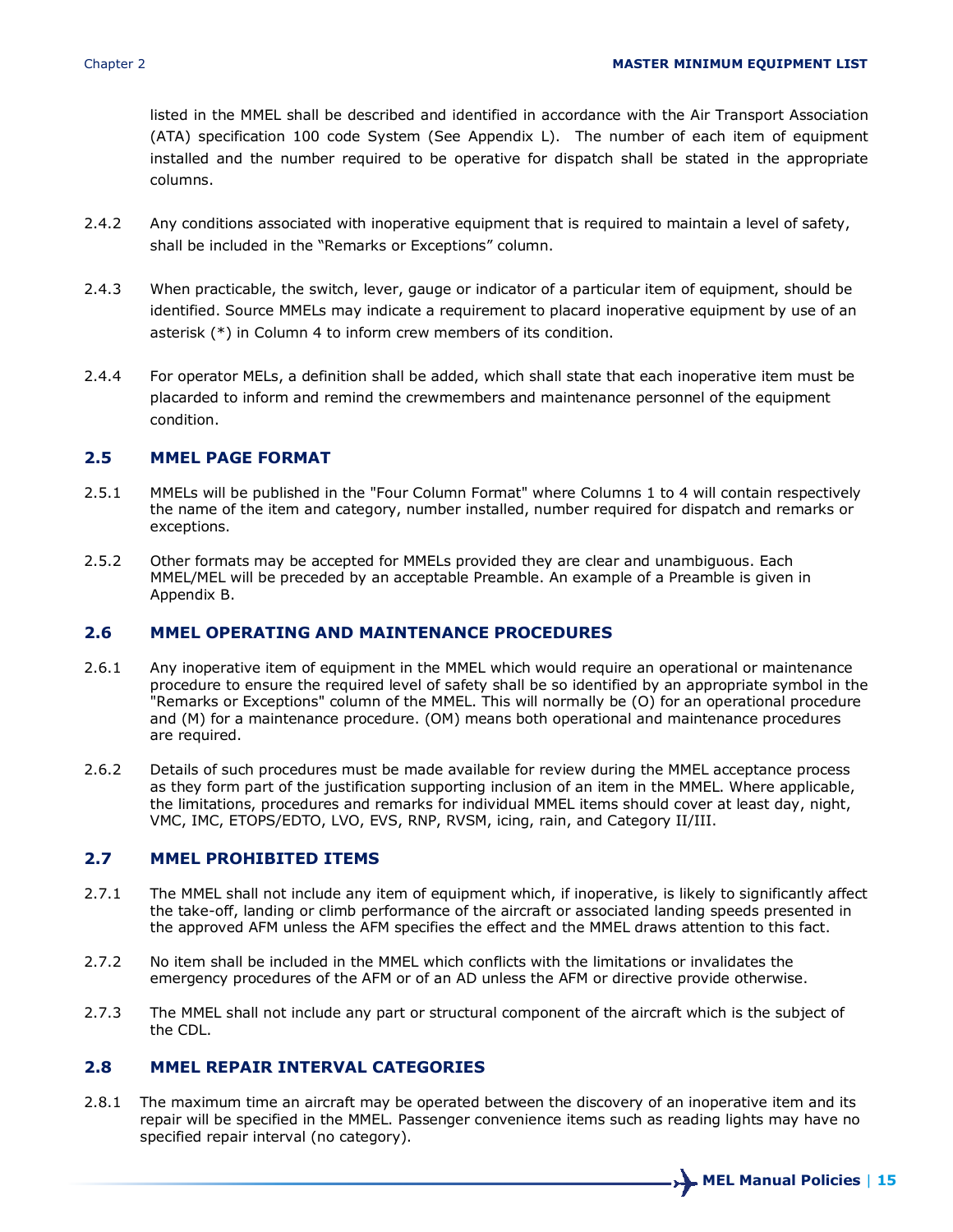- 2.8.2 The category of all other inoperative items will be determined according to the time intervals specified in the following Categories:
	- i) **Category A.** Items in this category shall be repaired within the time interval specified in the "Remarks or Exceptions" column of the operator's approved MEL. Whenever the proviso, in the "Remarks or Exceptions" column of the MMEL states cycles or flight time, the time interval begins with the next flight. Whenever the time interval is listed as flight days, the time interval begins on the flight day following the day of discovery. Some MMELs for aircraft that are equipped with FADEC engines have relief that is subject to time limited dispatch expressed as a specific number of engine hours, and will start in accordance with the times established by the engine manufacturer or as indicated in the Remarks column of the MMEL. Time limited relief cannot be extended.
	- ii) **Category B.** Items in this category shall be repaired within 3 consecutive calendar days excluding the day of discovery.
	- iii) **Category C.** Items in this category shall be repaired within 10 consecutive calendar days, excluding the day of discovery.
	- iv) **Category D.** Items in this category shall be repaired within 120 consecutive calendar days, excluding the day of discovery. To be considered for placement in Category D, the item must be of an optional nature, or excess equipment which an operator may, at his discretion, deactivate, remove from or install on an aircraft. To be approved for Category D, the item must meet the following criteria:
		- 1) the absence of the item must not affect crew workload;
		- 2) the pilots must not rely on the function of that item on a routine or continuous basis; and,
		- 3) the pilots' training and subsequent habit patterns and procedures must not rely on the use of that item.

#### **2.8.3 Category Format**

2.8.3.1 The category of each item in the MMEL is to be inserted in column 1 adjacent to column 2.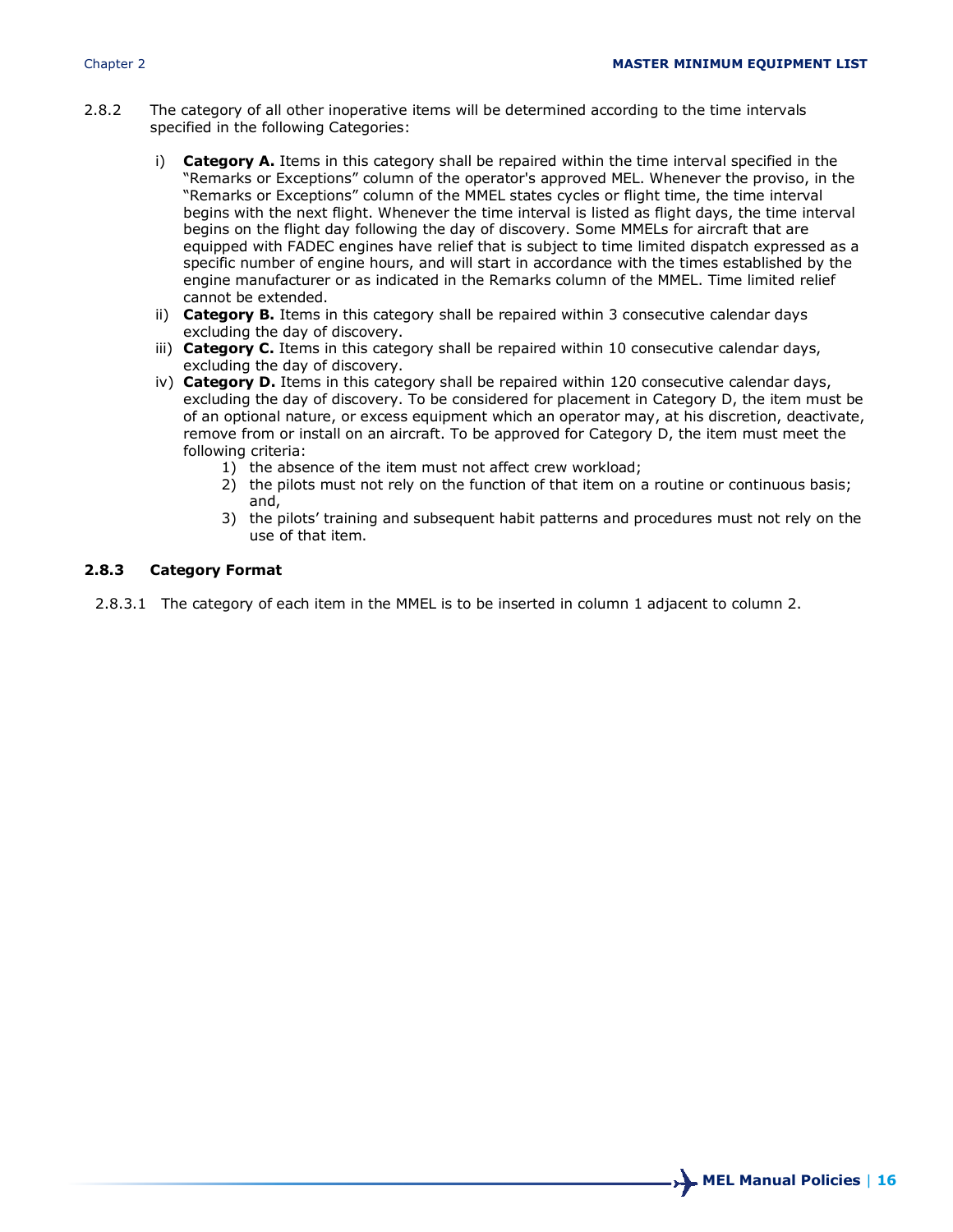## **CHAPTER 3 - MEL POLICY AND PROCEDURES**

#### **3.1 MEL PURPOSE**

- 3.1.1 The MEL is an approved joint operations and maintenance document prepared for or by an operator to:
	- a) identify the minimum equipment and conditions for an aircraft to maintain the Certificate of Airworthiness in force and to meet the operating rules for the type of operation;
	- b) define operational procedures necessary to maintain the required level of safety and to deal with inoperative equipment; and
	- c) define maintenance procedures necessary to maintain the required level of safety and procedures necessary to secure any inoperative equipment.

#### **3.2 MEL DEFINITION**

3.2.1 While the MMEL is for an aircraft type, the MEL is tailored to the operator's specific aircraft and operating environment and may be dependent upon the route structure, geographic location, and number of airports where spares and maintenance capability are available etc. The MMEL cannot address either these individual variables, or standard terms such as "as required by Regulation". It falls on the operator to develop Operations (O) and Maintenance (M) procedures, or to use a DDPG or DDG, where these documents are available.

*Note 1: Private aircraft operators may receive a 90-day permission to utilize an MMEL while their MEL is being processed/reviewed and subsequently approved.*

*Note 2: Operators currently using an approved company MEL or who are in the process of amending or developing a new MEL must ensure that all regulatory references are in accordance with the AN(OT)O and OTARs.*

- 3.2.2 Equipment Required by Operating Regulation
- 3.2.2.1 When an item of equipment is required to be installed and operative under particular circumstances by the AN(OT)O, such equipment may be defined in the remarks column of the MEL by a synopsis of the Regulation.

#### **3.3 MEL INTENT**

3.3.1 Except as authorized by the Governor under the AN(OT)O, operation of an aircraft with aircraft equipment inoperative or removed is prohibited unless an operator does so in compliance with an approved MEL.

#### **3.4 MEL LIMITATION**

3.4.1 The content of an operator's approved MEL cannot be less restrictive than the content of the source MMEL for that aircraft type.

#### **3.5 AUDIT OF AN OPERATOR'S MEL**

3.5.1 The BCAA will audit the operator's conformance to MEL requirements on an ongoing basis as part of any company audit and during the Certificate of Airworthiness survey.

#### **3.6 APPLICABILITY**

3.6.1 Legal Basis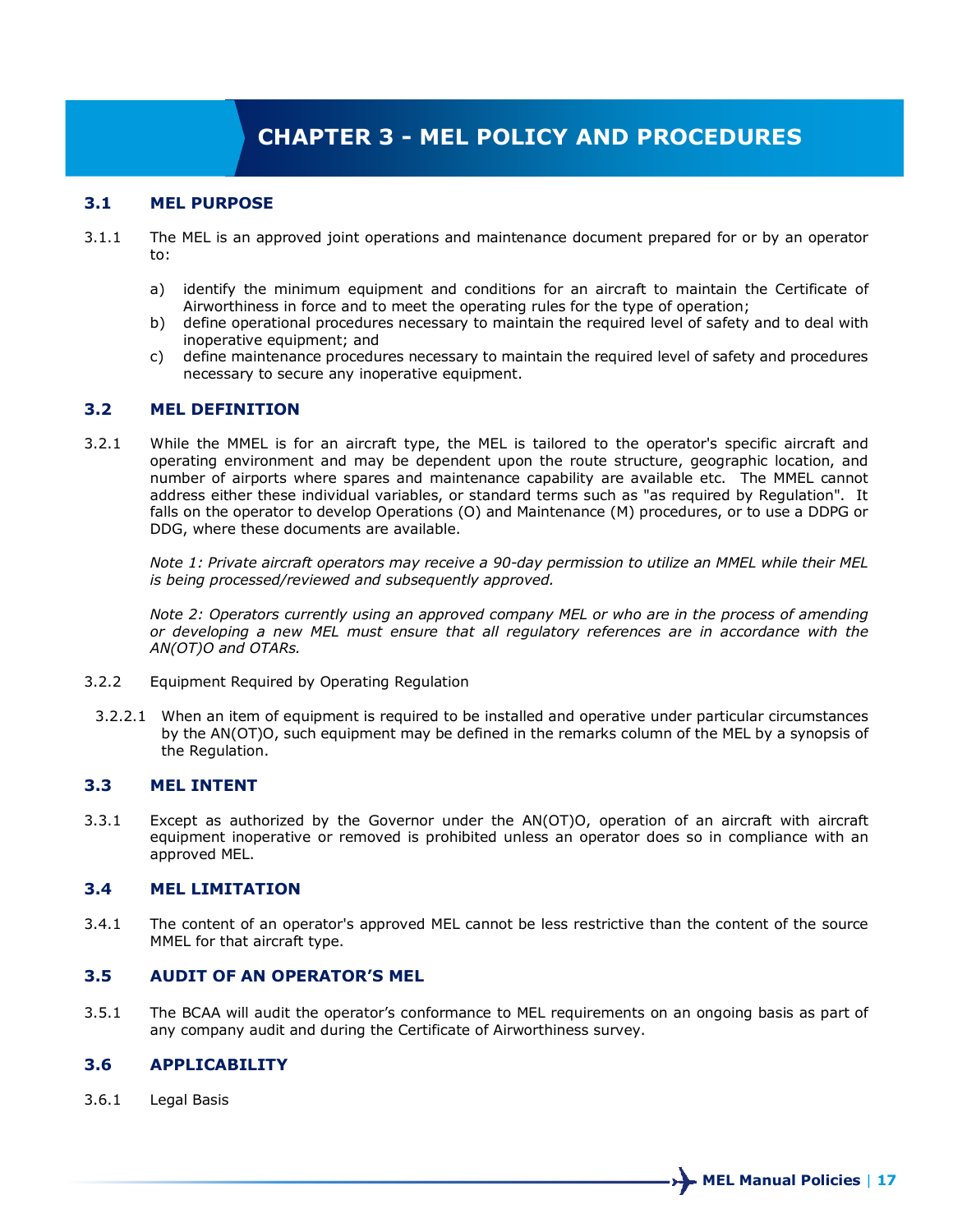- 3.6.1.1 AN(OT)O Article 37 states in part *that "an aircraft registered in the Territory must not commence a flight if any of the equipment (including radio apparatus) required by or under this Order to be carried in the circumstances of the intended flight is not carried or is not in a fit condition for use unless the aircraft does so under the terms of an approval granted under paragraph (1) to the operator and in accordance with a Minimum Equipment List approved by the Governor, and in the case of an aircraft to which articles 96 or 134 apply, the applicable operations manual contains the particulars of that approval.*
- 3.6.1.2 The term "MEL" is defined in OTAR Part 1 and OTAR Parts 121.610-615, 125.610-615 and 135.610- 615. Each describes how the MEL is used by an operator or holder of an AOC.

#### **3.7 BCAA MEL ADMINISTRATIVE PROCEDURES**

- 3.7.1 Approval Authority
- 3.7.1.1 In accordance with the Delegation of Authority, the authority and responsibility for MEL approval rests with the Director of Operations.
- 3.7.2 MMEL Status
- 3.7.2.1 The operator must ensure that they use the latest version of the source MMEL to develop their MEL. The BCAA reserves the right to add an overriding limitation.
- 3.7.3 MMEL Acquisition
	- 3.7.3.1 Approved MMELs may be acquired from the foreign Civil Aviation Authority. Alternatively, operators may obtain MMELs directly from the manufacturer, who normally provides MMELs along with a revision service. It is the responsibility of the operator to provide a complete set of source MMEL documents to the BCAA when requested by the BCAA.
- 3.7.4 Operator MEL Development
	- 3.7.4.1 The operator will develop his MEL and all subsequent amendments, as a joint operations and maintenance document, based on the current MMEL revision. The operator's MEL shall be approved by at least one senior company official from each respective department (Operations and Maintenance) prior to the MEL application being submitted to the BCAA.
	- 3.7.4.2 Any additional MEL items which do not appear in the MMEL will require substantiation for consideration and must be accompanied by a description of the appropriate (O) or (M) procedures when submitted to the BCAA for review and approval. The operator may also be asked to provide adequate substantiating documents to support their MEL submissions to the BCAA. These documents will provide additional information relating to the operator's MEL program.
- 3.7.4.3 The operator must submit one copy of the MEL and any other relevant documents to the BCAA.

*Note: The OTAR requires that the MEL be included in the Operations Manual. For convenience, the MEL may be a stand-alone separate manual (or an electronic document) so long as an appropriate entry is displayed in the Operations Manual.*

### **3.8 MEL APPLICATION PROCESS**

- 3.8.1 All initial MEL applications must be submitted to BCAA utilizing the Application for Approval of an MEL found in Appendix A or on the BCAA website here: [https://www.bcaa.bm/sites/default/files/Web%20Docs/Flight%20Ops/FORM\\_OPS\\_9006%20MEL%20](https://www.bcaa.bm/sites/default/files/Web%20Docs/Flight%20Ops/FORM_OPS_9006%20MEL%20Approval%20Application.pdf) [Approval%20Application.pdf.](https://www.bcaa.bm/sites/default/files/Web%20Docs/Flight%20Ops/FORM_OPS_9006%20MEL%20Approval%20Application.pdf)
- 3.8.2 It will be necessary for operators to produce either themselves or to contract another organization to produce a MEL from the MMEL. The operator must consult the following documents to ensure their MEL is compliant: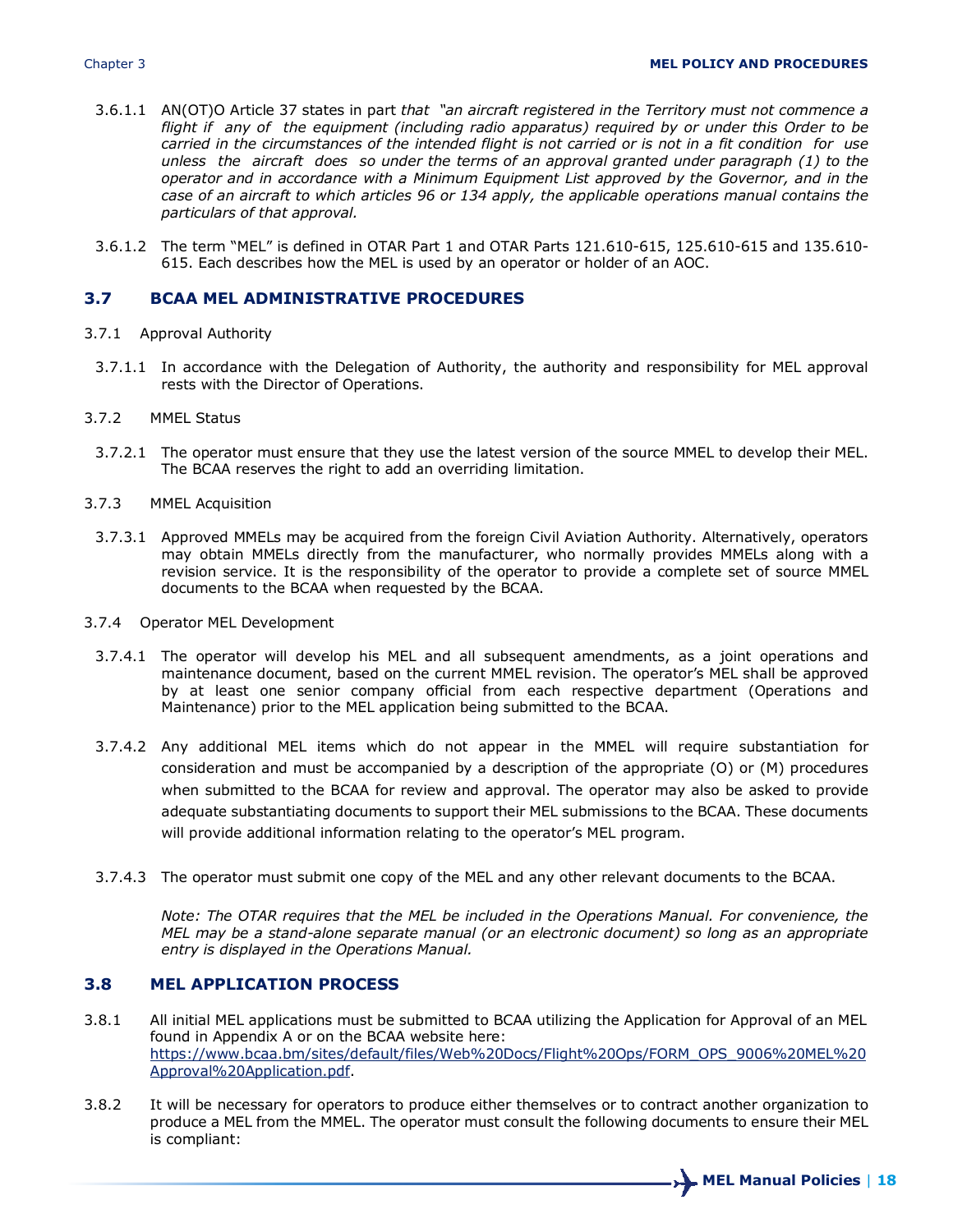- a) the current requirements of the AN(OT)O;
- b) the current version of OTARs Part 125, 135 or 121 as applicable); and c) the BCAA MMEL/MEL Policy and Procedures Manual.
- the BCAA MMEL/MEL Policy and Procedures Manual.

*Note: Contact the BCAA at [flightops@bcaa.bm](mailto:flightops@bcaa.bm) if you require assistance obtaining these documents.*

- 3.8.3 OTAR Part 121 and 135 Operators
- 3.8.3.1 All AOC holders are required to submit their MEL along with the completed MEL Application for review and approval prior to the start of actual flight operations. The MEL must be an electronic copy, preferably PDF format. The MEL shall show the operator name, aircraft make and model, registration(s), the MMEL revision number and date used to produce the MEL. It must also contain a statement that indicates the MEL is in compliant with OTAR Part 121 or 135, as applicable. It is recommended that the MEL be given a "Title" (such as "XYZ Air B737 MEL") as this will be used to identify the MEL on the BCAA Approval Certificate.
- 3.8.4 OTAR Part 125 Operators
- 3.8.4.1 The completed MEL Application must be submitted along with an electronic copy of the MEL. The MEL shall show the operator name, aircraft make and model, registration(s), the MMEL revision number and date used to produce the MEL. It must also contain a statement that indicates the MEL is in compliant with OTAR Part 125. The requirements of OTAR Part 125 are very different from FAA Part 91 and operators must pay particular attention to ensure the OTAR requirements are complied with when using a FAA MMEL as the basis for their MEL. It is recommended that the MEL be given a "Title" (such as "XYZ Air B737 MEL") as this will be used to identify the MEL on the BCAA Approval Certificate.
- 3.8.5 Paperless Cockpits
- 3.8.5.1 Paperless cockpit operators may present tailored electronic MELs for Approval but the BCAA reserves the right to be given a text version. The same "rules" apply for optional equipment, references to regulations and ATA alphanumerics.

#### **3.9 MEL APPROVAL PROCESS**

- 3.9.1 Flight Operations and Airworthiness
- 3.9.1.1 The BCAA Operations section are responsible for managing the MEL approval process. The assigned FOI will be responsible for distributing the MEL submission to the AWI and for vetting the operator's MEL with respect to the operations functions and procedures. The FOI shall use the Flight Operations Procedures Manual MEL section and Checklist 9006D for guidance.
- 3.9.1.2 The assigned AWI will be responsible for vetting the operator's MEL with respect to the maintenance functions and procedures and ensuring that all of the maintenance procedures produced and published by the operator, are relevant to the required task.
- 3.9.2 Director of Operations Approval
- 3.9.2.1 Both the FOI and the AWI must be in agreement as to the quality of the MEL prior to recommending it to the Director of Operations for review and approval. Before recommending for approval both inspectors shall complete their portions of Checklist Form 9006D for internal record keeping.
- 3.9.3 Initial MEL Approval Time
- 3.9.3.1 Provided that the operator submits an initial MEL that complies with the MMEL and the BCAA MEL Policy and Procedures Manual, the BCAA will endeavour to approve the document or provide feedback within 10 working days.
- 3.9.4 Interim Approvals to use MMEL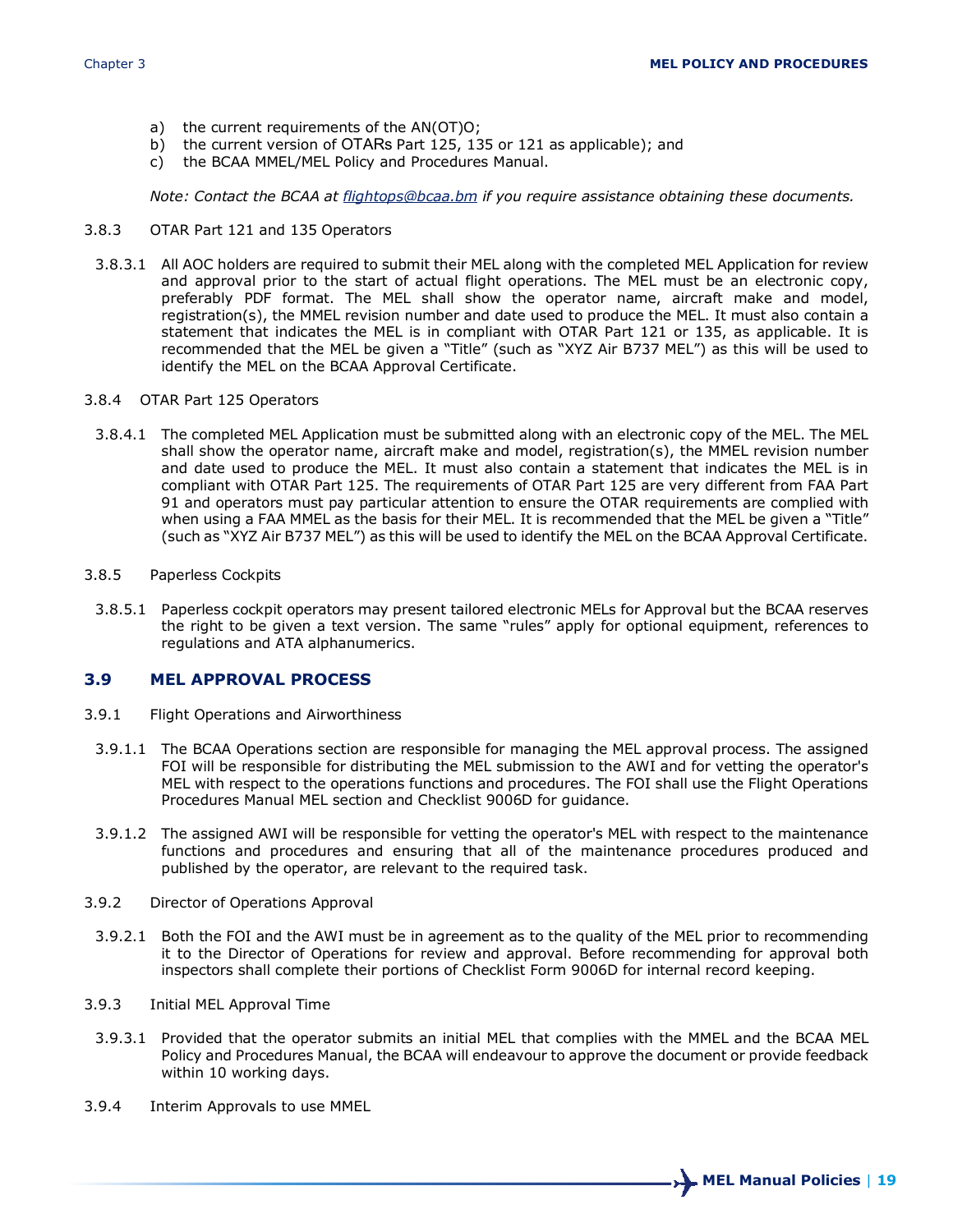3.9.4.1 The BCAA will grant private operators 90-day interim approval to utilize MMEL while the MEL is undergoing production and the review process.

#### 3.9.5 MEL Distribution

- 3.9.5.1 An approved new MEL or an approved revision to an existing MEL is deemed to be in force upon receipt from the BCAA. (see 3.9.7). However, the operator may have 10 calendar days or as specified in the operator's approved system (if necessary) to distribute and implement the new document. In all cases, a copy of the MEL is required for:
	- a) each aircraft;
	- b) the Senior Company Official Maintenance;
	- c) the Senior Company Official -Operations;
	- d) Dispatch (if applicable);
	- e) the Maintenance Coordinator (if applicable);
	- f) any other Company personnel as required; and
	- g) the BCAA. (PDF recommended)

*Note: Distribution may be in electronic format or standard hard copy, in accordance with the operators approved procedures.*

- 3.9.6 MEL Updates
- 3.9.6.1 It is the operator's responsibility to ensure that the MEL is reviewed and updated as required. The MEL should be reviewed by the operator at least annually to ensure that it incorporates any changes to the operation, aircraft or to the AN(OT)O. A revision to the MMEL will require that the operator review and amend the MEL, as necessary.
- 3.9.6.2 The MEL development, processing and approval procedures should be reviewed as part of the operator's quality assurance program.
- 3.9.7 MEL Revisions
	- 3.9.7.1 Revisions to MELs must be submitted along with the applicable sections of MMEL, affected List of Effective Pages and a list that details the changes to the MEL. The submission of the effected MEL pages should be in that format that will be inserted into the MEL. Approval is required for all revisions.
	- 3.9.7.2 When a MMEL or MMEL Supplement revision is issued an operator will have 90 days, from the date of the revision, to revise the MEL. Reduced timescales for implementation of safety related revisions of an MMEL or MMEL Supplement may be required by the BCAA. It is the operator's responsibility to obtain MMEL Revisions (standard or temporary) or MMEL Supplements and revise their MEL accordingly and submit to BCAA for approval prior to the 90-day deadline. The operator's MEL need not be revised if the change to the MMEL is less restrictive than the existing MEL.
	- 3.9.7.3 There are permissible exceptions to some of the above procedures. If the AN(OT)O and OTARs do not provide sufficient information:
		- i) CARs and MMEL Guidance Book must be used for a TC based MMEL
		- ii) EASA Air Operations and EASA CS-MMEL for an EASA based MMEL.
		- iii) 14 CFRs and MEL Policy Letters for an FAA based MMEL.
		- iv) As a last resort, if a dispatch condition cannot be found from TC or FAA sources for MMELs issued by these authorities, EASA CS-MMEL may be used.
- 3.9.8 Revised MEL Approval Time
- 3.9.8.1 Provided that the operator submits a revised MEL that complies with the MMEL and the BCAA MEL Policy and Procedures Manual, the BCAA will endeavour to approve or provide feedback within 5 working days.

### **3.10 CONFORMITY TO THE MMEL**

3.10.1 Modification of MMELs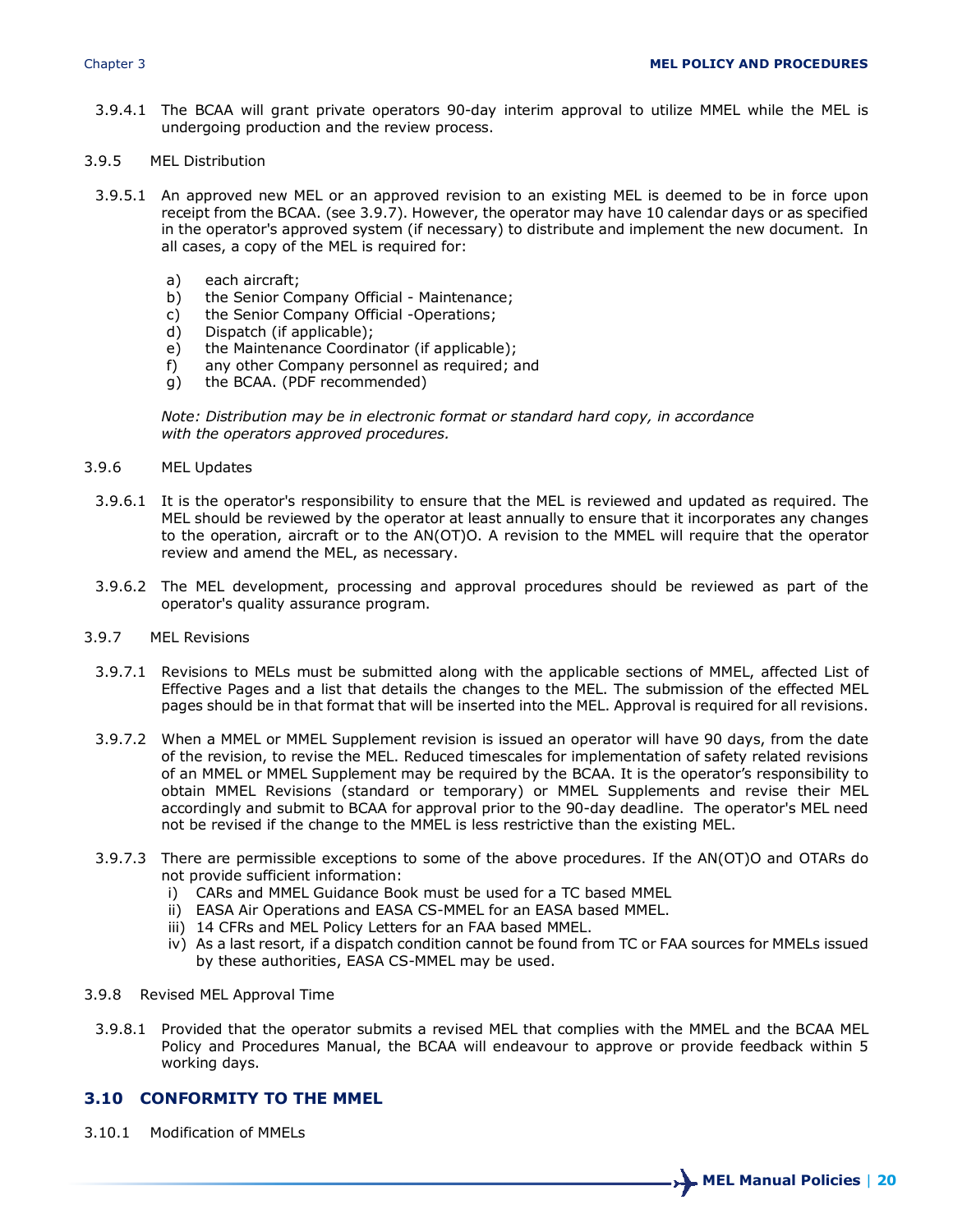- 3.10.1.1 Operators may disagree with the content of the MMEL and request changes to their MEL. These suggestions for changes, accompanied by appropriate substantiation, should be forwarded by the operator to the foreign CAA (approving Authority of the source MMEL) or the manufacturer who is responsible for securing any such changes.
- 3.10.2 MEL Content
	- 3.10.2.1 The operator's MEL must reflect the current source MMEL imitations unless otherwise authorized. When a revision is issued to a MMEL, the operator's MEL need not be revised if the change is less restrictive than what is contained in the existing MEL.
	- 3.10.2.2 Except as noted above, all items installed in an operator's aircraft which are addressed in the most recent accepted version of the source MMEL shall be included in the MEL. At the same time, an operator or pilot retains the option to refuse any alleviation and may choose not to dispatch with any particular MEL item inoperative.
- 3.10.3 Administrative Control Items
	- 3.10.3.1 Some operators use their MEL as a comprehensive document to control items for tracking and informational purposes. In such cases, operators' MELs may include items not contained in the MMEL; however, no relief may be granted for these administrative control items unless conditions and limitations are contained in an approved document other than the MMEL (e.g., aircraft flight manual).
	- 3.10.3.2 Administrative control items and passenger convenience items may not include items or subsystems of items which are addressed in the MMEL. Operators seeking to add administrative control items to their MEL must submit their request to the BCAA with appropriate substantiation. (See Definitions)
- 3.10.4 Passenger Convenience Items or Nonessential Equipment and Furnishings (NEF)
	- 3.10.4.1 The BCAA does not require an MEL to contain a Nonessential Equipment and Furnishings (NEF) list. Instead, the MMEL's Passenger Convenience items entry can be used.
	- 3.10.4.2 Passenger convenience items are those items related to the convenience, comfort, or entertainment of an operator's passengers. They may include items such as galley, movie, or stereo equipment or overhead reading lamps.
	- 3.10.4.3 Passenger convenience items do not carry a specific repair interval, and need not be listed in an operator's MEL, if they are not addressed in the MMEL. The exceptions to this rule are:
		- a) where passenger convenience items serve a second function, such as movie equipment being used for cabin safety briefings, operators must develop and include operational contingency procedures in case of an equipment malfunction; and
		- b) where passenger convenience items are part of another aircraft system, for example- the electrical system, procedures must be developed and included in the MEL for deactivating and securing in case of malfunction.

#### 3.10.5 MEL Audits

- 3.10.5.1 Whenever an audit or survey is conducted on the aircraft the operator's MEL shall be reviewed. The review shall ensure that the MEL conforms to the AN(OT)O, OTARs and current policies and procedures.
- 3.10.5.2 Special attention should be given to AOC operations and operating rules that may have been amended since the MEL was last approved. It shall be confirmed that the latest revisions to the MMEL and DDG, if more restrictive, have been incorporated into the MEL.

## **3.11 MEL DEVELOPMENT PROCEDURES**

3.11.1 MEL Basic Format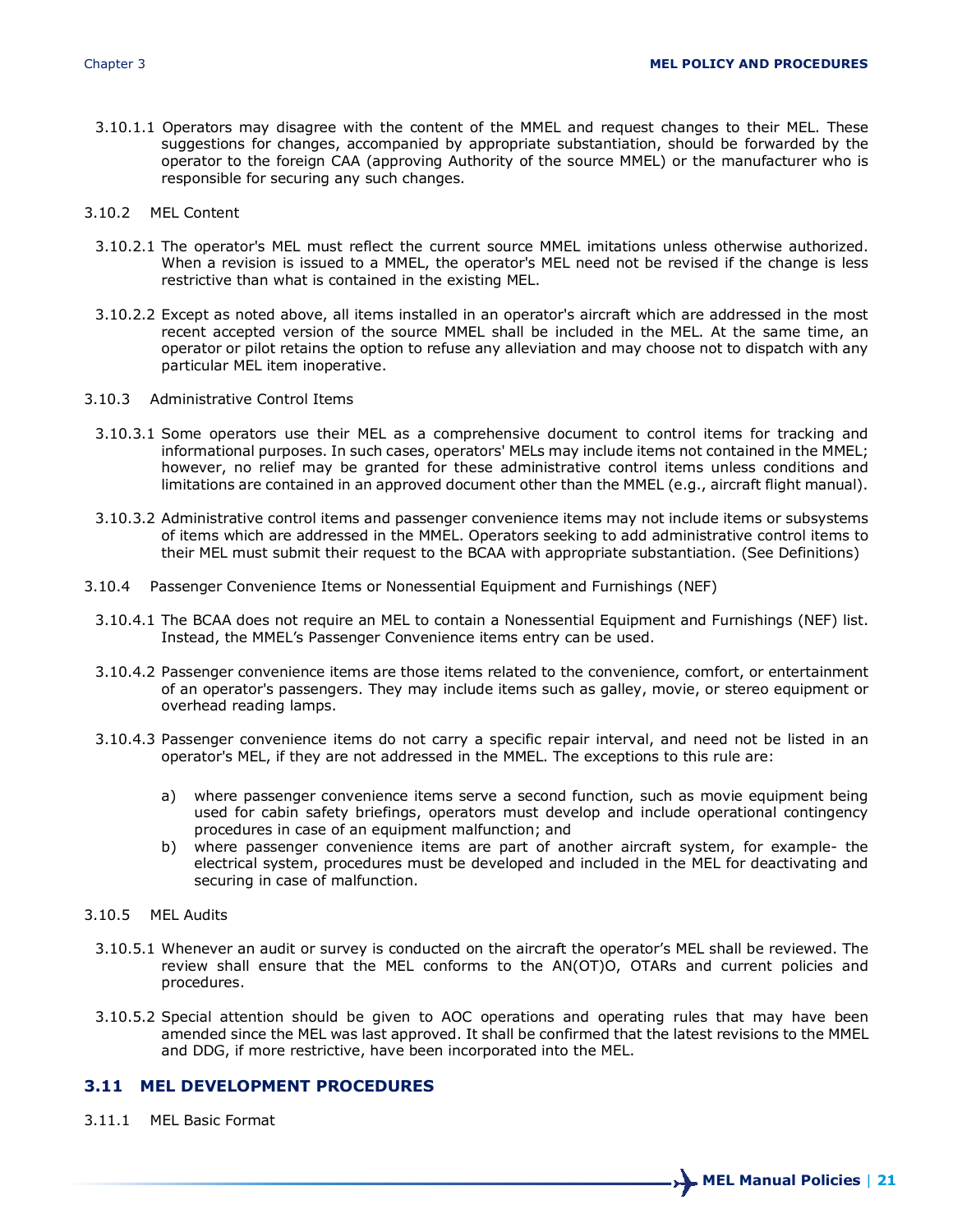- 3.11.1.1 The MEL must include the following: a List of Effective Pages, a Table of Contents, the MEL Preamble, Notes and Definitions, a section for each aircraft system addressed, the MEL Approval and amendment record page.
- 3.11.1.2 Operators must specify the MMEL revisions and any other documents such as a DDPG, which were used in the development of their MEL.
- 3.11.2 MEL Page Format
- 3.11.2.1 The MEL format is at the discretion of the operator, provided that it is clear and unambiguous. However, it is recommended that the MEL page format follow the MMEL page format of four columns. The page numbering and individual MEL items however, must be in accordance with the ATA 100 code system. (See Appendix L).
- 3.11.2.2 The MEL may incorporate only one item per page or as considered appropriate by the operator when operations and/or maintenance procedures are required. If no procedures are required or the required action is simple, multiple items may appear on a single page.
- 3.11.3 List of Effective Pages
	- 3.11.3.1 A LEP will be used to ensure that each MEL is up-to-date. It must list the date of the last amendment for each page of the MEL. The BCAA issues stand alone MEL approval documents and does not stamp the LEP to indicate the approval status of the contents of the MEL. However, the date and revision status of each page of the MEL must correspond to that shown on the LEP.
	- 3.11.3.2 At the operators request the BCAA may stamp the LEP. If this is the case it must be retained with the original approved MEL.

*Note: The BCAA MEL Approval Certificate (or a copy) must remain on the aircraft with the MEL.*

- 3.11.4 Table of Contents
- 3.11.4.1 The Table of Contents page shall list the section for each aircraft system utilizing the ATA 100 listing as found in the MMEL. Pages will be numbered with the ATA system number followed by the item number for that system (e.g., the page following 27-2 would be 27-3).
- 3.11.5 MEL Preamble
	- 3.11.5.1 The purpose of the MEL Preamble is to provide direction to company personnel on the philosophy and use of the MEL. The BCAA publishes a MEL Preamble which is acceptable for use by an operator (See Appendix B).
	- 3.11.5.2 An operator may choose to develop their own Preamble, but it must contain at least the information contained in the BCAA version.

*Note: The Preamble should include procedures to deal with equipment failures that occur after pushback/taxi. See paragraph 3.16 for further guidance.* 

- 3.11.6 Notes and Definitions
- 3.11.6.1 Notes and Definitions are required to allow the user to interpret the MEL properly. As a minimum, the notes and definitions contained in the Preface will be used in the MEL. Additions and deletions to the notes and definitions may be applied to the operator's MEL as required.
- 3.11.7 Operating and Maintenance Procedures
	- 3.11.7.1 Dispatch with inoperative items is often acceptable only with the creation of special operating or maintenance procedures.
	- 3.11.7.2 Where the MMEL indicates that this is the case, the operator must establish, obtain approval for and publish appropriate procedures. Procedures recommended by the aircraft manufacturer in most cases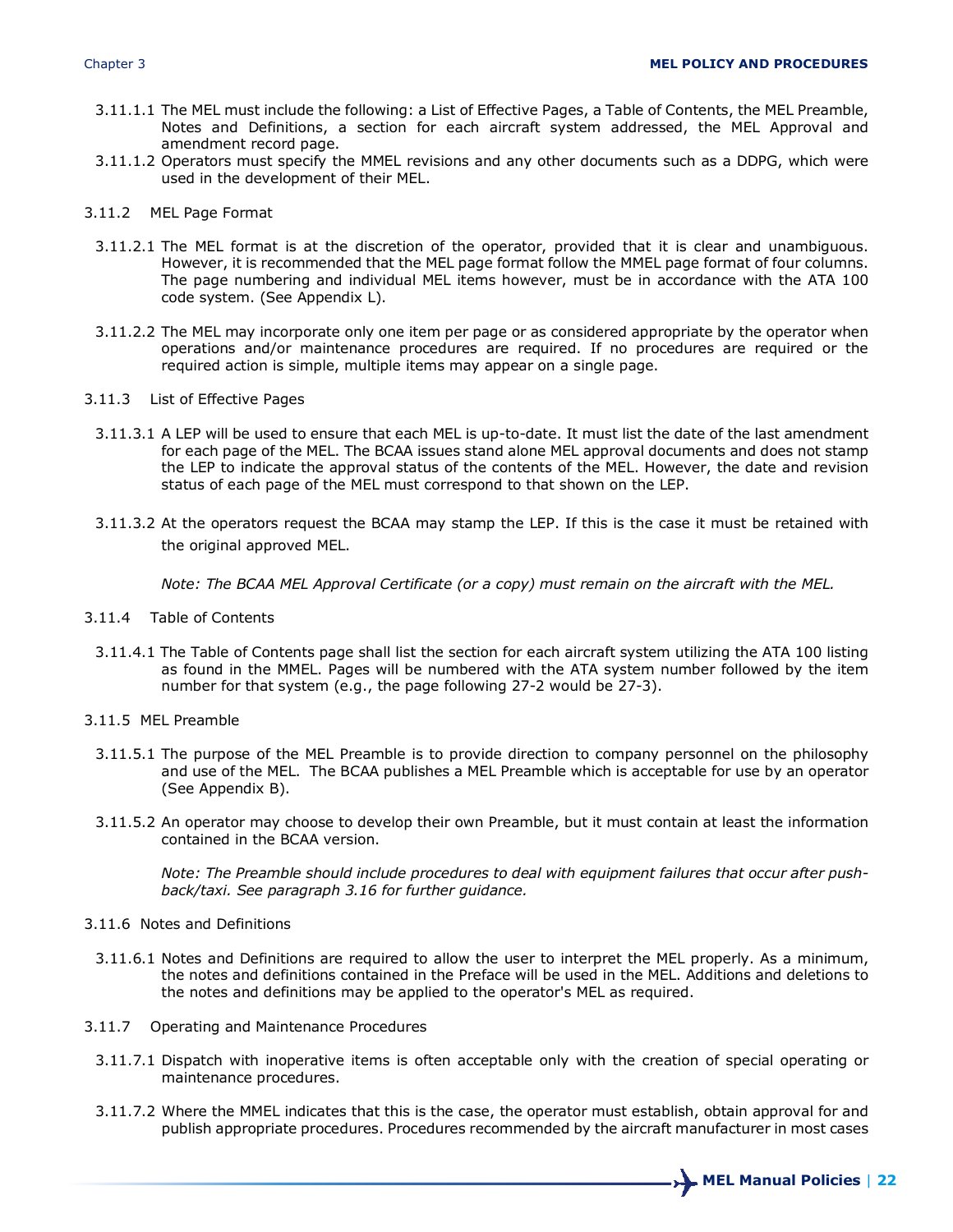can be adopted for this purpose, but the ultimate responsibility for providing acceptable procedures to be approved in the MEL rests with the operator. These procedures will ensure that a satisfactory level of safety will be maintained (See Section 3.15.1).

- 3.11.7.3 The operator, when comparing the MEL against the MMEL must ensure that where the (O) or (M) symbols appear, an operating or maintenance procedure has been developed that provides clear direction to the crew members and maintenance personnel of the action to be taken. This procedure must be included in the MEL.
- 3.11.7.4 The only exception is when the procedure is contained in another document that is available:
	- i) to the flight crew on the flight deck, such as an AFM, AOM, or the COM;
	- ii) to the flight attendants, such as a COM or FAM; or
	- iii) to the maintenance crew, such as an AFM (e.g. the Airbus Aircraft Deactivation Procedures Manual), MCM, etc.
	- iv) In these cases, the MEL may refer to a section of the appropriate document.
- 3.11.7.5 It is not acceptable to reference the AN(OT)O or similar documents, as these are not carried on board the aircraft and could be subject to misinterpretation. The objective is to provide personnel with clear, concise direction on how they are to proceed. Where the MMEL column 4 states "as required by Regulation", this wording shall not appear in the MEL; rather, a synopsis of the Regulation shall appear. Alternatively, MMEL wording may be retained but translate the inaccurate "Regulation/FAR" to the applicable AN(OT)O or OTAR and add an Operations Note below this entry, in the Remarks or Exceptions column. A synopsis of the regulation may then be included in the Operations Note that properly describes the rule or required procedures.
- 3.11.7.6 Ops Spec/Airspace Approvals (Low Visibility Operations, RNP, RVSM, etc) usually require that the MEL contain the relevant dispatch conditions. The appropriate entry must be written in the Number Installed, Number Required and the Remarks or Exceptions column, or a reference made to the appropriate manual where the dispatch requirements may be found.
- 3.11.7.7 Although cabin crew may not normally be carried, operators must be mindful of OTAR 125.940 (Cabin crew duty assignment) by incorporating the requirements of OTARs 125.735 or .740 (Oxygen equipment) in the MEL to cover the occasions when cabin crew are assigned. This may be in the form of an operations note in the Remarks or Exceptions column, e.g., Portable Oxygen is required for operations with cabin crew on board (OTAR 125.740).
- 3.11.8 Approval of Operating and Maintenance Procedures
	- 3.11.8.1 Manufacturers may choose to produce operating and maintenance procedures such as DDGs or MOPPs, for use by operators. These procedures may be inserted into the appropriate MEL pages, and submitted by the operator, to form part of the MEL. DDGs/MOPPs, CDLs, and other similar documents cannot be approved by the BCAA, nor can they replace the MEL but are supplements to the MEL approval process.
	- 3.11.8.2 The manufacturer's (O)s and (M)s are not necessarily exhaustive. The operator must add its own procedures if the manufacturer's are vague, incomplete or not customized. If the aircraft manufacturer has not published (O) or (M) procedures, the operator must develop appropriate procedures and submit them to the BCAA for approval.

#### 3.11.8.3 **It is the operator's responsibility to obtain DDG/MOPP Revisions and revise their MEL as appropriate and submit to BCAA for approval.**

- 3.11.9 COM Procedures
	- 3.11.9.1 The operator must establish procedures in the COM for the use and guidance of crew members when using the MEL. The procedures must agree with those in the MCM. The operator may choose to include all procedures/instructions in the MEL itself; in which case the COM will only be required to reference this document.

## **3.12 MEL REPAIR INTERVAL CATEGORIES**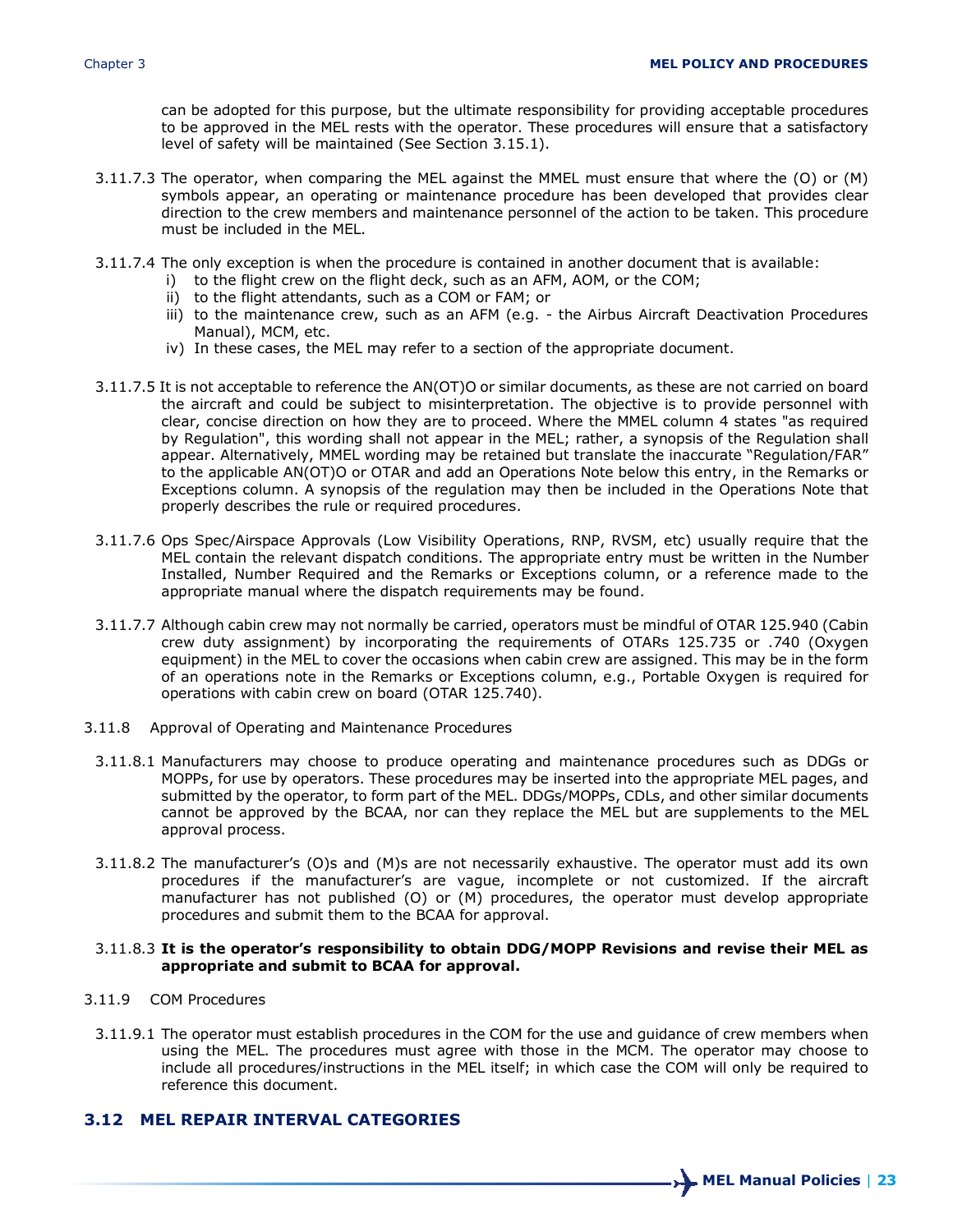- 3.12.1 The maximum time an aircraft may be operated between the deferral of an inoperative item and its repair will be specified in the MEL and where the MMEL has been categorized. Passenger convenience items such as reading lights and entertainment units must include a category. Most of these items will be a "D" category provided any (M) procedure (in the case of electrically supplied items) is applied.
	- a) **Category A.** Items in this category shall be repaired within the time interval specified in the "Remarks and Exceptions" column of the operator's approved MEL. Whenever the proviso in the "Remarks" or "Exceptions" column of the MMEL states "cycles" or "flight time", the time interval begins with the next flight. Whenever the time interval is listed as flight days, the time interval begins on the flight day following the day of discovery.
	- b) **Category B.** Items in this category shall be repaired within 3 consecutive calendar days, excluding the day of discovery.
	- c) **Category C.** Items in this category shall be repaired within 10 consecutive calendar days, excluding the day of discovery.
	- d) **Category D.** Items in this category shall be repaired within 120 consecutive calendar days, excluding the day of discovery.

*Note: Because of difficulties experienced by MEL authors in determining Rectification Intervals for various MEL items (ex. Flight Data Recorders, navigation databases/systems/equipment, etc.) the period and conditions of EASA Certification Specifications and Guidance Material for Master Minimum Equipment List (CS-MMEL) may be used irrespective of the origin of the MMEL provided it is determined to be an acceptable and equivalent level of safety. EASA based aircraft are expected to include the period and conditions of the EASA CS-MMEL*

#### **3.13 MEL ITEM REPAIR INTERVAL EXTENSION**

- 3.13.1 Purpose
	- 3.13.1.1 Under certain conditions, such as a shortage of parts from manufacturers, or other unforeseen, situations, air operators may be unable to comply with specified repair intervals which would result in the grounding of aircraft. A separate Approval is not required for a Rectification Interval Extension (RIE) scheme. Only periods B, C, and D are permitted to be extended.
- 3.13.2 Conditions for Extension
- 3.13.2.1 The RIE permits an operator to continue to dispatch an aircraft with equipment unserviceable or missing after the standard rectification interval has expired if in the opinion of the Chief Pilot and the Maintenance Manager it is not possible for the repair to be made within that rectification interval. It is not intended that RIEs should be used simply to double the standard rectification interval.
- 3.13.2.2 The operator may use a procedure for the extension of the applicable Rectification Intervals B, C and D for the same duration as specified in the MEL, provided:
	- i) A description of specific duties and responsibilities for controlling extensions is established by the operator and described either in the introduction to the MEL or in acceptable AN(OT)O Article 134 Operations Manual.
	- ii) The operator only uses a onetime extension of the applicable Rectification Interval.
	- iii) Rectification is accomplished at the earliest opportunity within the period of the extension.
	- iv) A report is sent to the BCAA describing the reason for the RIE within 24 hours.
- 3.12.2.3 Commonly, there are three reasons why an RIE is required: an inability to obtain a spare part; the lack of a suitably qualified engineer and difficulties in bringing the spare and the engineer to the aeroplane. The report must clearly describe which element or elements contributed to the need for an RIE and what steps were taken to organise the rectification.
- 3.12.2.4 All reasonable effort must be made complete the rectification within the MEL interval. Abuse of the Rectification Interval Extension scheme will result in the BCAA withdrawing its use by the operator.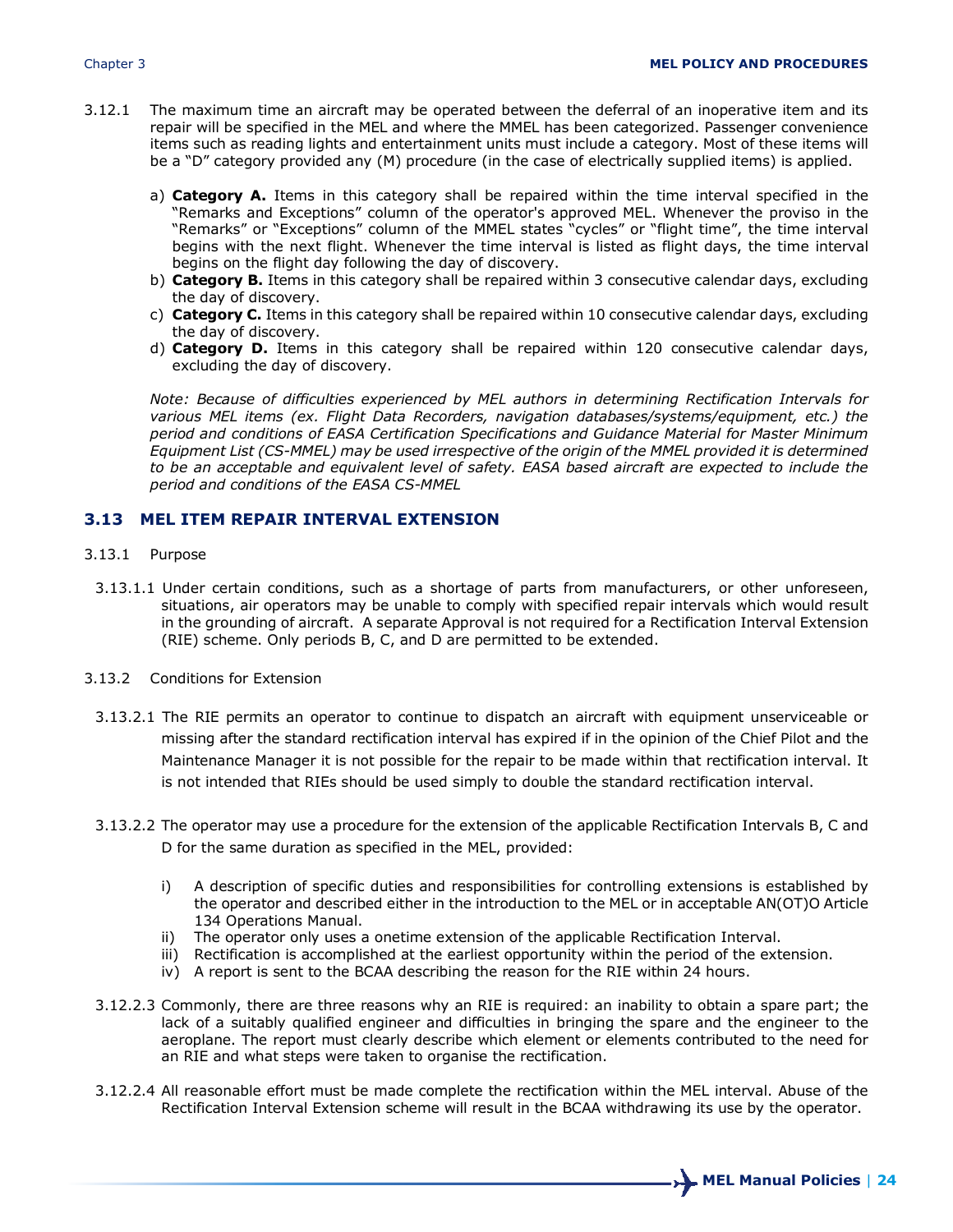- 3.12.2.5 The RIE scheme suggested in section 8 of UK CAA publication 549 (CAP 549) may be simplified by OTAR Part 125 operators. The 'Authorising Manager' may be the Chief Pilot or the Maintenance Manager but the principle of consultation between them must be followed.
- 3.12.2.6 Finally, the Pilot-in-Command has the right not to accept the use of an RIE.
- 3.12.3 Program Procedures Maintenance Control Manual (MCM)
	- 3.12.3.1 To ensure that operators obtain extensions on MEL repair intervals only when necessary, the following elements must be adequately addressed in the MCM. Some of the elements listed below are already required as part of an operator's maintenance program. They are restated here to emphasize their importance with respect to the MEL Item Repair Interval Extension Program. This list is not all inclusive and AWIs should take any other appropriate factors into account as necessary:
		- a) **Authority.** The operator must assign authority for seeking approval of item repair interval extensions to the appropriate level of the maintenance department. Procedures must be established and implemented to ensure that extensions are not sought without approval from the assigned operations and maintenance management level. The operator's authorized operations and maintenance personnel will indicate his approval in writing for seeking the extension.
		- b) **Communications.** Operator's maintenance and operations divisions must establish clear lines of communication to show that a MEL item repair extension will not be sought unless both parties agree that the extension is clearly warranted.
		- c) **Parts/Equipment Control.** The operator must establish and implement procedures that will ensure where parts and/or equipment are needed to rectify a MEL defect, that these established procedures are acted upon as soon as possible.
		- d) **Maintenance Control.** The operator must establish and implement procedures to ensure that all maintenance actions required to rectify a defect are initiated as soon as possible.
- 3.13.4 AWI/FOI Communications
	- 3.13.4.1 BCAA Airworthiness and Operations Inspectors assigned to each operator requesting this extension must establish clear lines of communication throughout the approval process and during the time an extension is valid.
	- 3.13.4.1 Additional extensions may be considered by the BCAA in exceptional circumstances. In such circumstances, the operator has a requirement to request the MEL Item Repair Interval Extension to the Operations Inspector should further deferment be needed.

#### **3.14 DEFERRAL OF ITEMS**

- 3.14.1 Procedures for the Deferral of MEL items
- 3.14.1.1 These procedures will be included as part of the operator's MCM. The operator must ensure that the COM and the MEL reference the aforementioned procedures in the MCM, or duplicates the same. These procedures comprise a method for:
	- a) deferral and/or rectification of inoperative equipment;
	- b) placarding requirements as per the MEL;
	- c) dispatching of aircraft with deferred MEL item(s);
	- d) controlling categorized times;
	- e) training of company personnel who are responsible for MEL compliance procedures; and
	- f) a remote deferral system (if applicable to the operator).
- 3.14.2 Review of Deferred Items
	- 3.14.2.1 The operator must establish procedures whereby the Maintenance and Operations Departments periodically review the deferred items, in order to ensure that any accumulation of deferred items neither conflict with each other nor present an unacceptable increase in flight or cabin crew workload.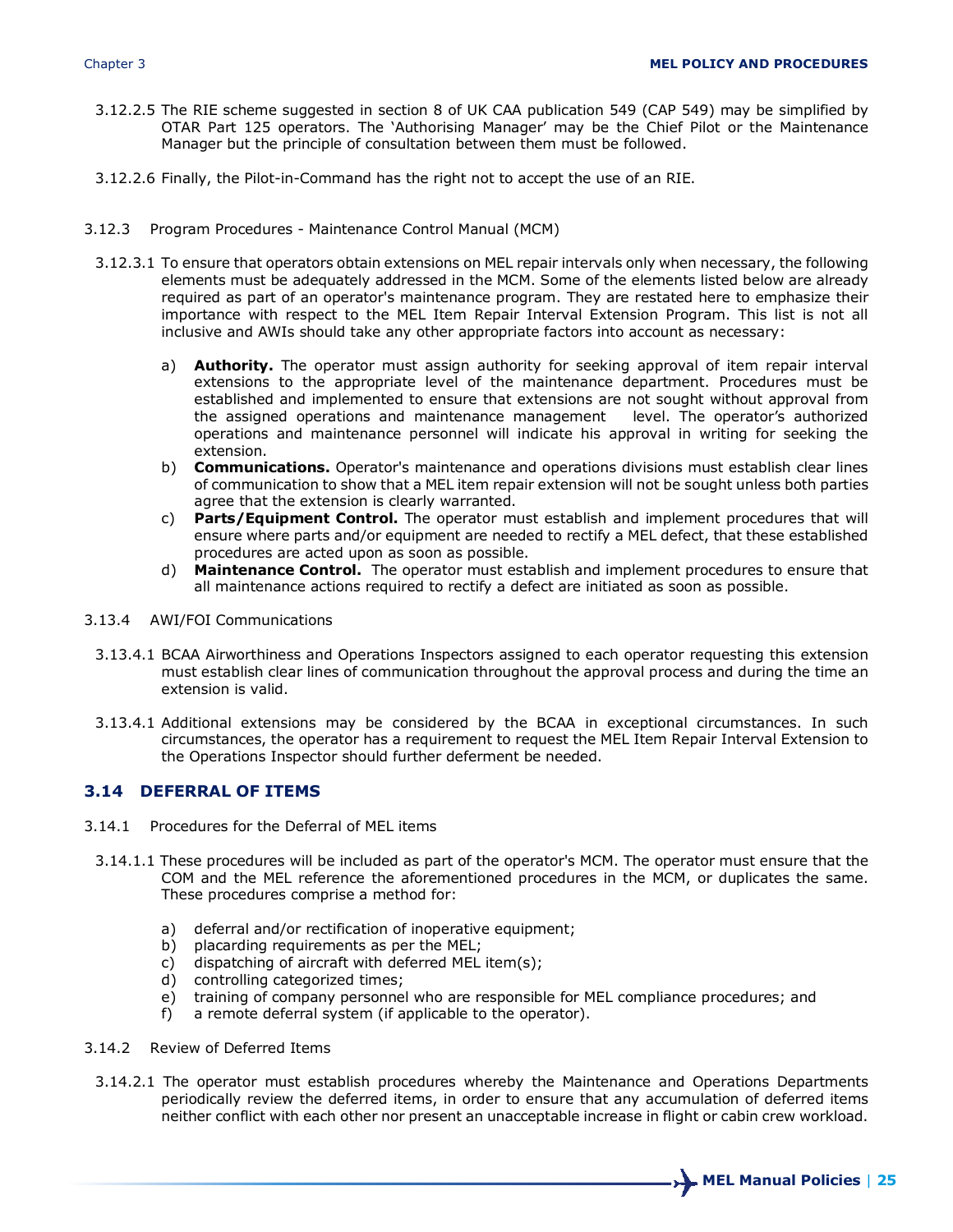- 3.14.2.2 Notwithstanding the categorization of item repair intervals, it should be the aim of each MEL document holder to ensure that inoperative items are repaired as quickly as possible.
- 3.14.2.3 It is BCAA policy that optional inoperative equipment should be repaired or removed from an aircraft. AWIs and FOIs are expected to encourage this practice with the operators.

## **3.15 PLACARDING**

3.15.1 All inoperative items must be placarded to inform crew members of equipment condition. While the MEL for some items may require specific wording, the majority of items leave the placard wording and location to be determined by the operator. The operator shall provide the capability and instructions to the flight crew to ensure that the placard is in place prior to the aircraft being dispatched.

*Note: The exclusion of an asterisk in a MMEL does not preclude the requirement for placarding.*

- 3.15.2 Placarding and Placard Control
- 3.15.2.1 Placarding will be carried out in accordance with the placarding procedures established and set out in the operator's approved MCM. The method of placarding control must ensure that all inoperative items are placarded and placards are removed and accounted for when the defect is cleared.
- 3.15.3 Procedures
	- 3.15.3.1 The equipment/system shall be placarded so as to inform the crew members of the inoperative condition(s) of the item. To the extent practicable, placards must be located as indicated in the MEL, or adjacent to the control or indicator affected. When not practical, the placard may be placed in a centralized location on the flight deck. This location shall be in plain sight of the flight crew.
- 3.15.3.2 In all cases, the MEL placarding instructions shall indicate where the placard is to be placed.
- 3.15.4 Placard Criteria
- 3.15.4.1 Placards should be self-adhesive and may be in two parts:
	- a) Part One should list a description of the defect and the defect control number and should be attached to the log book for crew reference.
	- b) Part Two should list the system affected and the defect control number and be fixed in the appropriate location. A MEL control sheet attached to the log book could serve the same purpose as Part One in a).
- 3.15.5 Multiple Placards
	- 3.15.5.1 If more than one placard is required for a MEL item, provision must be made to ensure that all placards are removed when the defect is cleared.
- 3.15.6 Temporary Placards
	- 3.15.6.1 If a defect occurs at a base where maintenance personnel are not available, the flight or cabin crew may install a temporary placard as required by the MEL. The aircraft may continue on a planned itinerary to a base where maintenance will rectify or re-defer in accordance with the approved deferral system.

#### **3.16 DISPATCH**

- 3.16.1 "Dispatch" for the purpose of the MEL/MMEL refers to the moment the airplane starts its takeoff roll. In the case of a helicopter, it refers to the moment the helicopter commences air or ground taxi.
- 3.16.2 The MEL is approved on the basis that equipment will be operative for takeoff unless the appropriate MEL procedures have been carried out. The operator's MEL shall include procedures to deal with any failures which occur between the start of taxi or push back and takeoff brake release.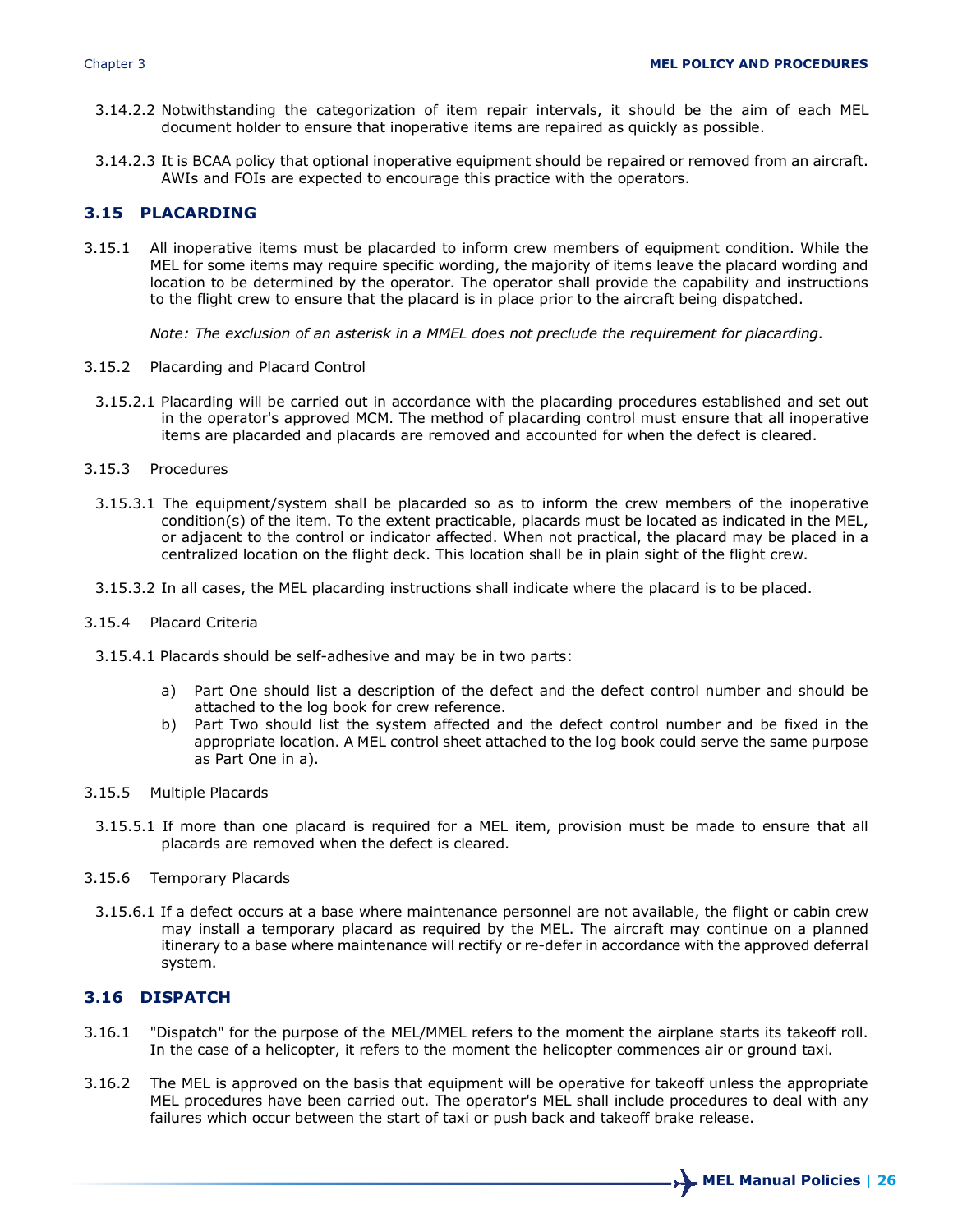- 3.16.3 Any failure which occurs after takeoff commences shall be dealt with as an in-flight failure, by reference to the appropriate section of the AFM, if necessary. After takeoff commences, no MEL action is required, until the completion of the next landing.
- 3.16.4 Operational and Maintenance Items
- 3.16.4.1 Any item of equipment in the MEL, which when inoperative would require an operating or maintenance procedure to ensure the required level of safety, shall be so identified in the "remarks" or "exceptions" column of the MEL. Normally "(O)" means an operating procedure, "(M)" means a maintenance procedure and "(O)(M)" means that both operating and maintenance procedures are required:
	- a) **(O) Items**
		- i) Aircraft with inoperative equipment requiring an operating procedure may be returned to service following completion of the required MEL procedure for deferral.
		- ii) Operating procedures are normally carried out by qualified flight or cabin crew, but may be accomplished by other qualified, approved personnel.
	- b) **(M) Items**
		- i) Aircraft with inoperative equipment requiring a maintenance procedure may be returned to service following completion of the required MEL procedure for deferral.
		- ii) Maintenance procedures are normally accomplished by maintenance personnel, but some elementary maintenance tasks may be carried out by crew members or other qualified, approved personnel (See Section 3.16.1).
		- iii) Air crew may not perform maintenance procedures if the defect involves an item designated in the MEL with a "(M#) - Maintenance Personnel Required." In this circumstance, the aircraft may not proceed until authorized maintenance personnel carry out the specified procedure (Not all MMELs use the annotation M#).
- 3.16.5 Elementary Work
- 3.16.5.1 Some elementary work called for in the MEL may be accomplished by crew members, or others, who have been trained and approved to do so according to the Regulations and Standards in the Maintenance Standards.
- 3.16.5.2 The MEL must clearly state where elementary work may be accomplished by crew members (or others). If the operator wishes crew members to accomplish some elementary work, it must be incorporated into the operator's training programme and made available to review by the BCAA.

## **3.17 MEL TRAINING**

- 3.17.1 Training Program Ground Personnel
	- 3.17.1.1 Operators shall develop a MEL training program for ground personnel, to be included in the MCM and COM, as appropriate, which must be approved prior to an operator receiving approval to operate with a MEL.
	- 3.17.1.2 The training should include those sections of the MCM / COM procedures dealing with the use of the MEL, placarding of inoperative equipment, deferral procedures, dispatching, and any other MEL related procedures. Ground personnel include dispatchers and maintenance engineers.
- 3.17.1.3 All required personnel shall receive MEL training prior to their use of the MEL.
- 3.17.2 Training Program Crew Members
	- 3.17.2.1 Operators shall provide crew members who are expected to use the MEL, with MEL training and shall detail such training in their COM.
	- 3.17.2.2 The training will include the purpose and use of a MEL, instruction on company MEL procedures, elementary maintenance procedures, and PIC responsibility (See Appendix E). Crew members include pilots, flight engineers, and flight attendants.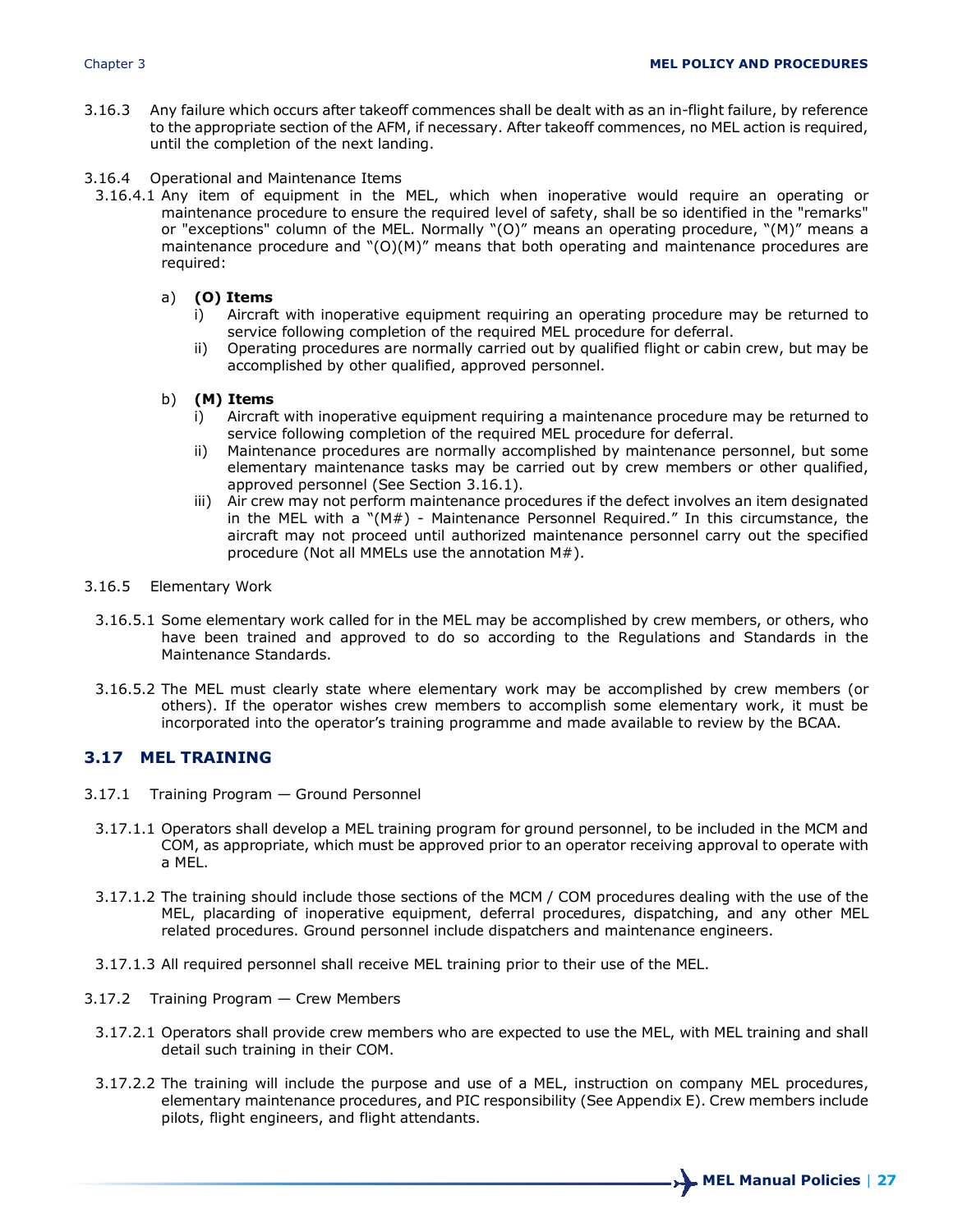- 3.17.3 Training Program Recurrent
	- 3.17.3.1 Annual Recurrent training shall be conducted to refresh procedural knowledge and ensure company personnel are aware of any changes in MEL procedures. This training can be incorporated and recorded as part of ground or simulator training.

#### **3.18 BCAA MEL ADMINISTRATIVE PROCEDURES**

- 3.18.1 MEL Review
- 3.18.1.1 Each MEL will normally be reviewed by at least one AWI and one FOI who will ensure all of the requirements for approval have been met. Any discrepancies will be brought to the attention of the operator for correction. This may be in the form of an email or email attachment of Form 9006R from the FOI. In either case, suggested changes may be provided.
- 3.18.1.2 Both Maintenance and Operations approved concurrence is required prior to the MEL being recommended to the Director of Operations for review and approval.
- 3.18.2 MEL Priority
	- 3.18.2.1 MEL approvals and amendments are to be considered a top priority for BCAA personnel charged with their review. BCAA personnel will attempt to minimize approval/turnaround times for MEL submissions, depending on existing tasking and availability.
	- 3.18.2.2 Should the inspector be on leave or if workload is prohibitive the MEL should be delegated to an inspector that can accomplish the review within the service response time.
- 3.18.3 Application Approval Status
	- 3.18.3.1 If all requirements have been met following the MEL review process, the MEL Application will be recommended for approval.
	- 3.18.3.2 If changes to the MEL are required before approval, the operator will be notified by email and by stating the required changes typically through comment form (Form 9006R). Major changes may require the application to be "Rejected" and a new application and MEL re-submitted by the operator.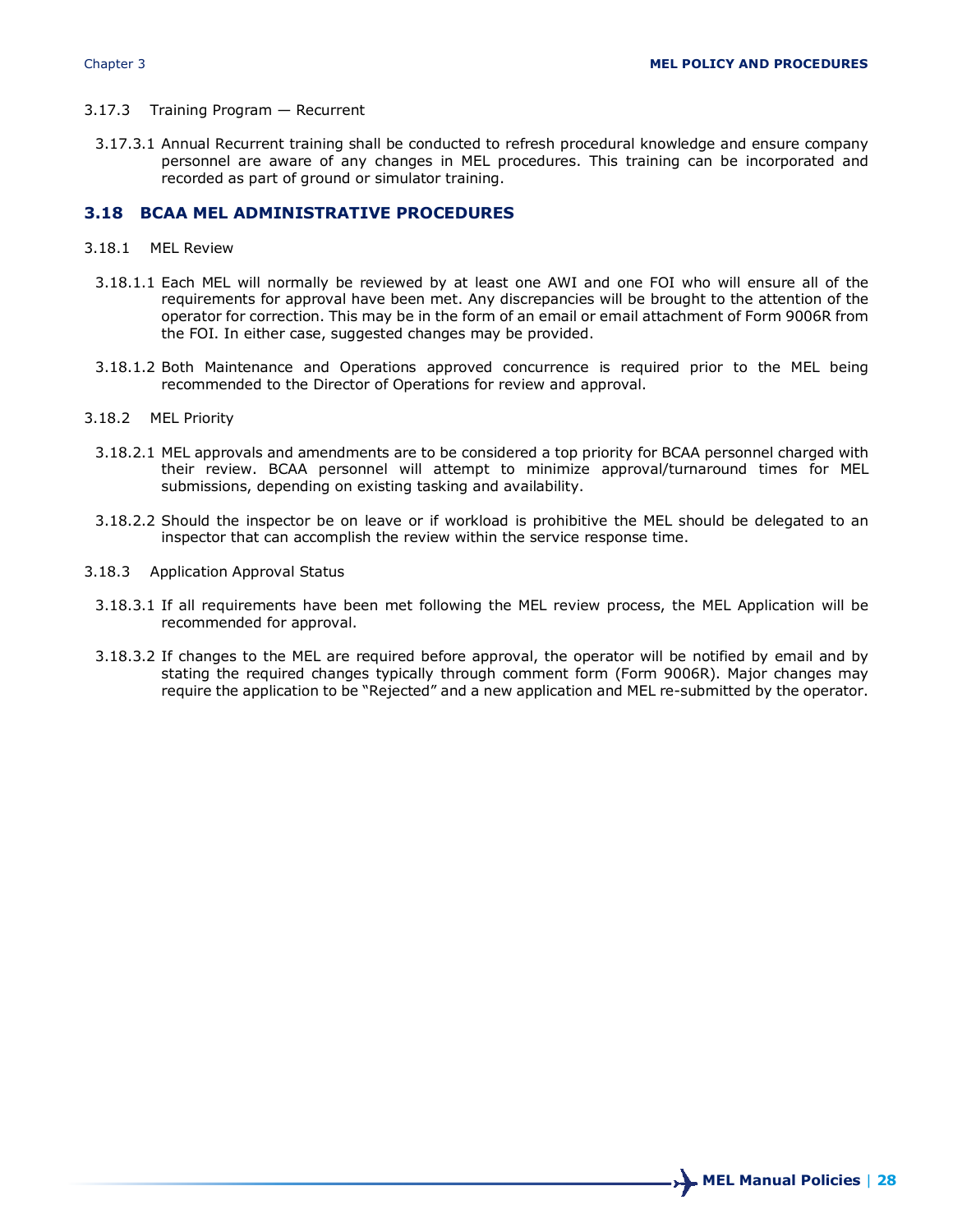## **APPENDICIES**

#### **APPENDIX A**





On completion, this form, the MEL, the MMEL with associated DDGs/MOPPs, a sample Technical Log page, and current Airspace Approvals / Ops Specs should accompany the required letter to the Director (for the attention of Flight Operations).

| <b>Name of Aircraft Operator:</b>                                                                                          |                                           |  |
|----------------------------------------------------------------------------------------------------------------------------|-------------------------------------------|--|
| <b>Aircraft Registration Marks:</b>                                                                                        |                                           |  |
| <b>Aircraft Make and Model:</b>                                                                                            |                                           |  |
| <b>Serial Number of Aircraft:</b>                                                                                          |                                           |  |
| <b>Reference Number of MEL submitted:</b>                                                                                  |                                           |  |
| Reference Number of MMEL from which the MEL has<br>been produced:                                                          |                                           |  |
| Revision number of the MMEL which was used for<br>the development of MEL:                                                  | Reference Number of MMEL from which the I |  |
| Flight Crew procedures for the use of the MEL are<br>included in the Flight Operations Manual or a<br>standalone document: | YFS<br>NΟ                                 |  |
| The MEL has been produced in accordance with<br>Article 37 of the AN(OT)O.                                                 | YFS<br>NО                                 |  |
| A copy of the Technical Log used for the aircraft is<br>attached review:                                                   | <b>YES</b><br>NΟ                          |  |
| A copy of the customized MEL for review:                                                                                   | YFS<br>NΟ                                 |  |
| A copy of the MMEL and associated DDGs/MOPPs<br>used for the development of MEL:                                           | YFS<br>NО                                 |  |
| A list of current Airspace Approvals / Ops Specs:                                                                          | <b>YES</b><br>NΟ                          |  |

#### **COMPLIANCE STATEMENT**

On behalf of the Operator listed above, I confirm that the above is true in every respect and, in accordance with the current version of BCAA's MEL Policies and Procedures Manual and constitutes the basis upon which an Approval for the above referenced MEL should be issued.

| <b>Name:</b>     | Date:           |  |
|------------------|-----------------|--|
| <b>Position:</b> | <b>Company:</b> |  |
| Tel:             | <b>Email:</b>   |  |
|                  | bcaa.bm         |  |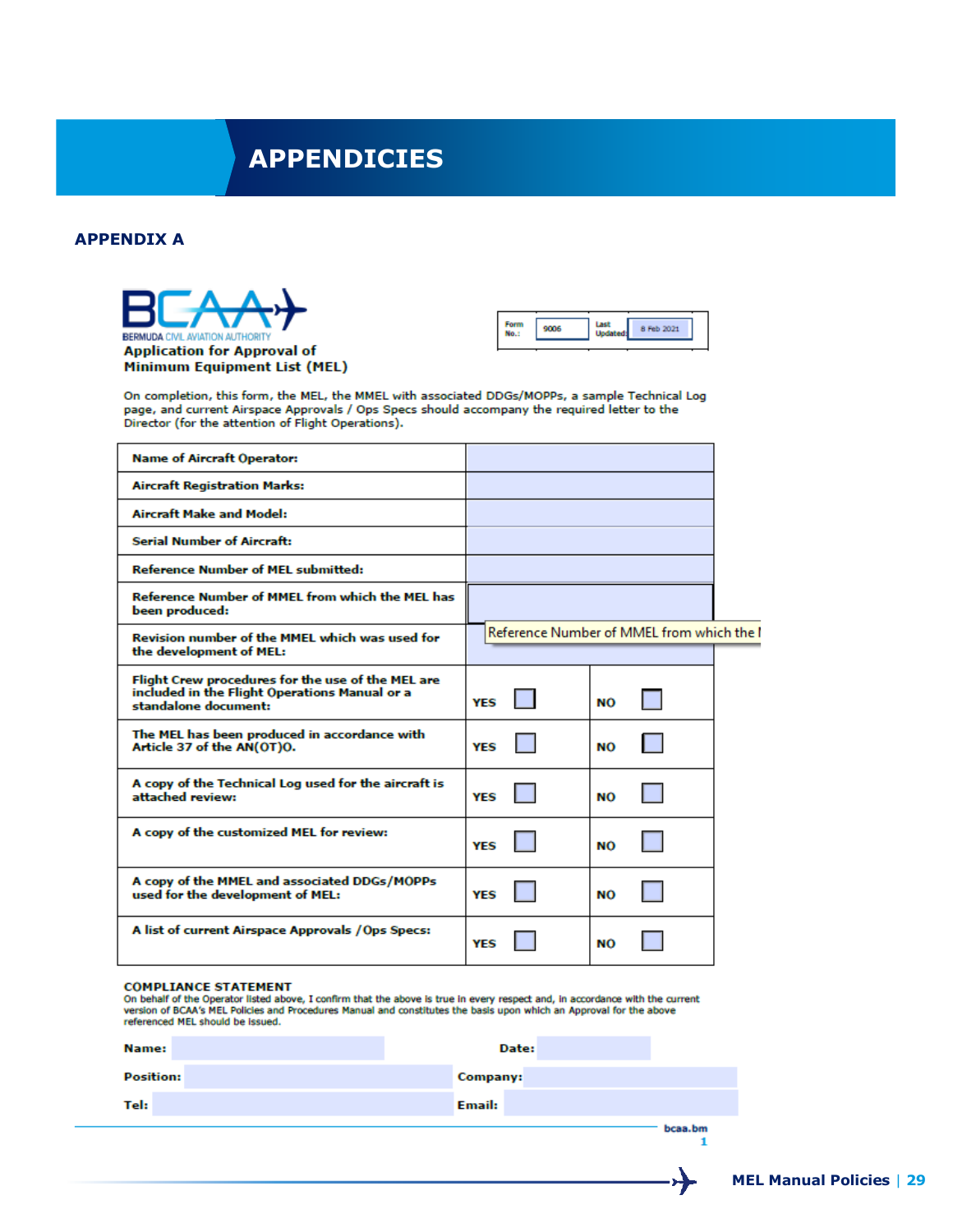#### **APPENDIX B MEL (AIRCRAFT TYPE) PREAMBLE (EXAMPLE ONLY)**

All equipment installed on an aircraft in compliance with the Airworthiness Standards and the Operating Rules must be operative. However, the AN(OT)O permits the publication of a MEL where compliance with certain equipment requirements is not necessary under all operating conditions. Experience has shown that with the various levels of redundancy designed into aircraft, operation of every system or installed component may not be necessary when the remaining operative equipment can provide the required level of safety.

A MEL is developed by the operator to improve aircraft utilization. The approved MEL includes those items of equipment related to airworthiness and operating regulations and other items of equipment the BCAA finds may be inoperative and yet maintain the required level of safety by applying appropriate conditions and limitations; it does not contain obviously required items such as wings, flaps, and rudders. The MMEL is the basis for development of individual operator MELs which take into consideration the operator's particular aircraft equipment configuration and operational conditions. Operator MELs, for administrative control, may include items not contained in the MMEL; however, relief for administrative control items must be approved. An operator's MEL may differ in format from the MMEL but cannot be less restrictive than the MEL. The individual operator's MEL, when approved, permits operation of the aircraft with inoperative equipment.

Equipment not required by the operation being conducted and equipment in excess of the requirements are included in the MEL with appropriate conditions and limitations. The MEL must not deviate from the AFM Limitations, Emergency Procedures or ADs. It is important to remember that all equipment related to the airworthiness and operating regulations of the aircraft not listed on the MEL must be operative.

Suitable conditions and limitations in the form of placards, maintenance procedures, crew operating procedures and other restrictions as necessary are specified in the MEL to ensure that the required level of safety is maintained.

The MEL is intended to permit operation with inoperative items of equipment for a period of time until repairs can be accomplished. It is important that repairs be accomplished at the earliest opportunity. In order to maintain the required level of safety and reliability the MEL establishes limitations on the duration of and conditions for operation with inoperative equipment. When an item of equipment is discovered to be inoperative, it is reported by making an entry in the Aircraft Maintenance Record / Journey (Tech) Logbook. The item is then either repaired or deferred as per the MEL. Alternatively, the aircraft must be in compliance with the AN(OT)O which specifies the requirements for operating an aircraft subject to the conditions of a Flight Permit and the subordinate position of a MEL with regard to an AD for the same item.

MEL conditions and limitations do not relieve the operator from the responsibility to determine that the aircraft is in a safe condition for operation with items of equipment inoperative.

Operators are responsible for exercising the necessary operational control to ensure that the required level of safety is maintained. When operating with multiple inoperative items, the interrelationships between those items and the effect on aircraft operation and crew workload must be considered.

Operators are to establish a controlled and reliable repair program including the parts, personnel, facilities, procedures, and schedules to ensure timely repair of inoperative items.

**NOTE:** *When using the MEL, compliance with the stated intent of the preamble, definitions, and the conditions and limitations specified in the MEL is required.*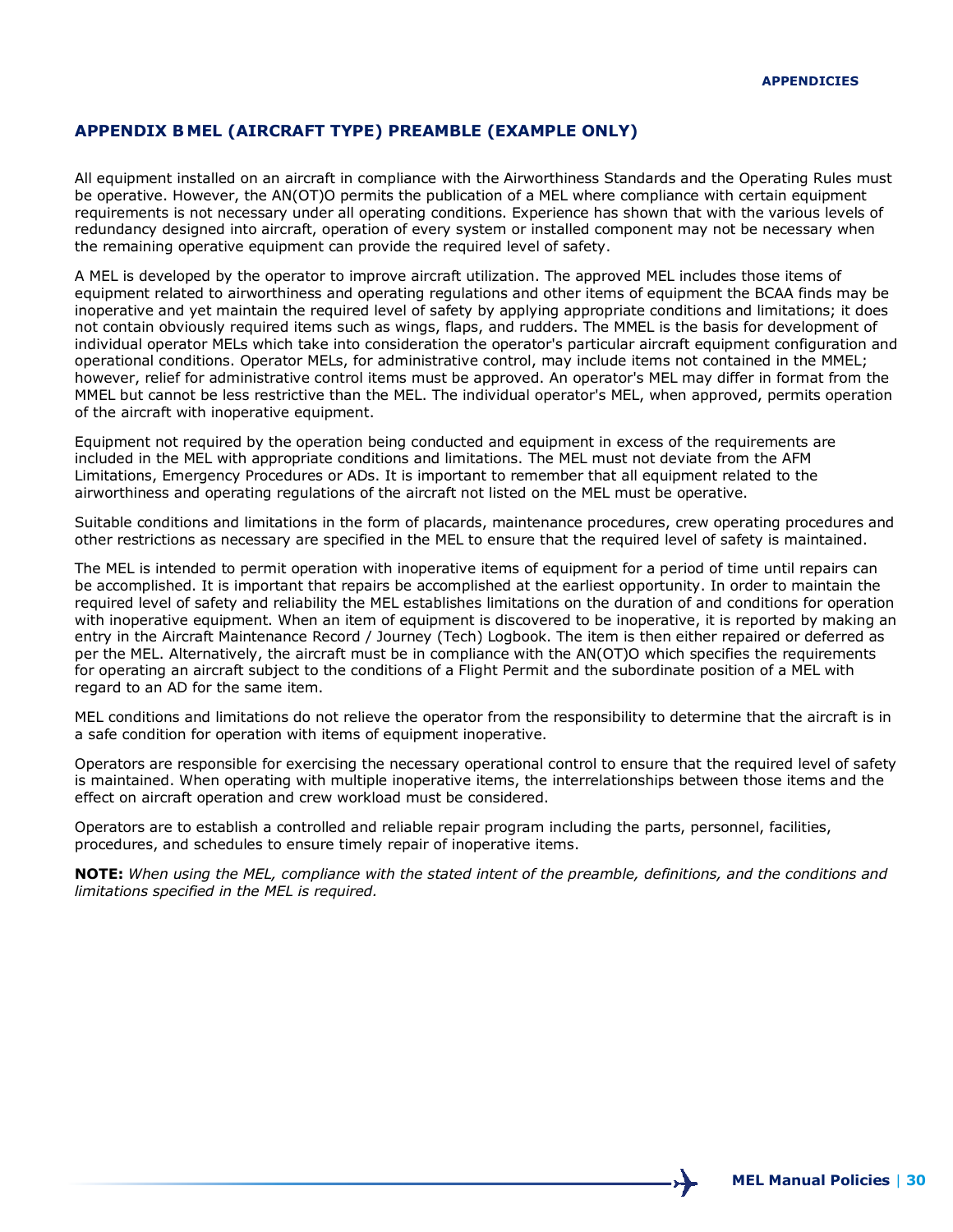## **APPENDIX C MEL QUICK REFERENCE COMPLIANCE CHECKLIST**

|    | <b>MEL Quick Reference Compliance Checklist</b>                                                                     |                                                                                                                                                                                                                                                                                                                                                                                                                                   |                                                                                                                                                                                                                                                                                                                                                                                                                                                                                                                                                                                                                                |  |  |
|----|---------------------------------------------------------------------------------------------------------------------|-----------------------------------------------------------------------------------------------------------------------------------------------------------------------------------------------------------------------------------------------------------------------------------------------------------------------------------------------------------------------------------------------------------------------------------|--------------------------------------------------------------------------------------------------------------------------------------------------------------------------------------------------------------------------------------------------------------------------------------------------------------------------------------------------------------------------------------------------------------------------------------------------------------------------------------------------------------------------------------------------------------------------------------------------------------------------------|--|--|
|    | <b>Chec</b>                                                                                                         | <b>Standa</b>                                                                                                                                                                                                                                                                                                                                                                                                                     | <b>Notes for compliance</b>                                                                                                                                                                                                                                                                                                                                                                                                                                                                                                                                                                                                    |  |  |
|    | $1$ A MMEL is not a<br>MEL.                                                                                         | (The MEL must reflect, and should<br>state, that it is compliant with the<br>OTARs for the applicable type of<br>operation to be undertaking - such<br>as OTAR Part 125 or OTAR Part 121)                                                                                                                                                                                                                                         | A MMEL will address multiple types, e.g., 737, -100,<br>-200, -300, - 400, -500, -600, -700, -800, -900 are<br>all in one MMEL.<br>The MEL is to be tailored to the operators' specific<br>aircraft and operating environment. All options<br>would be included with tailoring to the specific<br>aircraft.<br>The MEL shall not contain wording as follows: "As<br>required by                                                                                                                                                                                                                                                |  |  |
|    | 2 Insure MMELs or<br>supplements<br>from incorrect<br>Authorities are<br>not used in the<br>construction of         | Bermuda operators will frame their<br>MELs based on the MMELs duly<br>approved by the Authority of the<br>country issuing the TCDS.<br>See exception in 1.1.3.                                                                                                                                                                                                                                                                    | MMEL must be from the State which issued the<br>TCDS as found on Bermuda C of A Certificate.                                                                                                                                                                                                                                                                                                                                                                                                                                                                                                                                   |  |  |
|    | 3 The MEL is up to<br>date based on the<br>latest revision of<br>the MMEL and<br>any Temporary<br>Revisions         | The operator must ensure that they<br>use the latest version of the source<br>MMEL to develop their MEL.<br>Revision to the MMEL will require<br>that the operator review and<br>amend the MEL. An operator mau<br>choose not to amend their MEL<br>where the MMEL amendment is<br>less restrictive.                                                                                                                              | The Document should state the latest MMEL status<br>it has been reviewed/revised to. This is normally<br>found in the beginning pages of the MEL. If a<br>revision of the MMEL did not affect their MEL this<br>should be stated.<br>NOTE: The revision status of any MMEL or DPG<br>Temporary Revisions must be accounted for in the<br>MEL. Operators must specify the MMEL revisions and<br>any other documents such as a DDPG, which were<br>used in the development of their MEL.                                                                                                                                         |  |  |
|    | 4 All items that are<br>installed and are<br>be incorporated<br>into the MEL.<br>Items that are<br>not be included. | All items installed in an operator's<br>aircraft which are addressed in the<br>in the MMEL are to   most recent accepted version of<br>the source MMEL shall be included<br>in the MEL.<br>not installed should The MMEL may list options<br>with the wording, "If<br>Installed" Wording such as<br>"as required by FAR" must<br>be replaced with the<br>requirements of the OTARs as<br>applicable to the type of<br>operations. | Options are to be included and tailored to the<br>operator's aircraft. Equipment that is not installed<br>should not be included. The exception is if the<br>operator has more than one aircraft with different<br>options. If the option is visible to flight crew, e.g.<br>Auto Pilot, then the wording "If Installed" would be<br>seen in column 1, under the item.<br>Otherwise, for the specific aircraft, if the options<br>is installed it must be stated. Look carefully for<br>options in ATA 34 Navigation and ATA 25<br>Equipment Furnishings. Also ensure compliance with<br>OTAR 125.325 & .670, and OTAR 125.775 |  |  |
| 5. | <b>Basic</b><br>requirements are<br>met.                                                                            | <b>MEL Basic Format</b><br>The MEL must include the following:<br>1 - A List of Effective Pages,<br>2 - A Table of Contents,<br>3 - MEL Preamble,<br>4 - Notes and Definitions,<br>5 - MEL Approval and Amendment<br>Record page.                                                                                                                                                                                                 | Ensure that each of these requirements is met.<br>These are minimum requirement and must be<br>part of the MEL. (See expanded requirements<br>below)<br>To review the LEP, select a few pages at random and<br>check the accuracy. If the pages listed match the<br>actual pages in the MEL, then it is good.<br>(The MEL should be given a "Title" such as "XYZ Air<br>B737 MEL" as this will be referenced on the approval<br>document.)                                                                                                                                                                                     |  |  |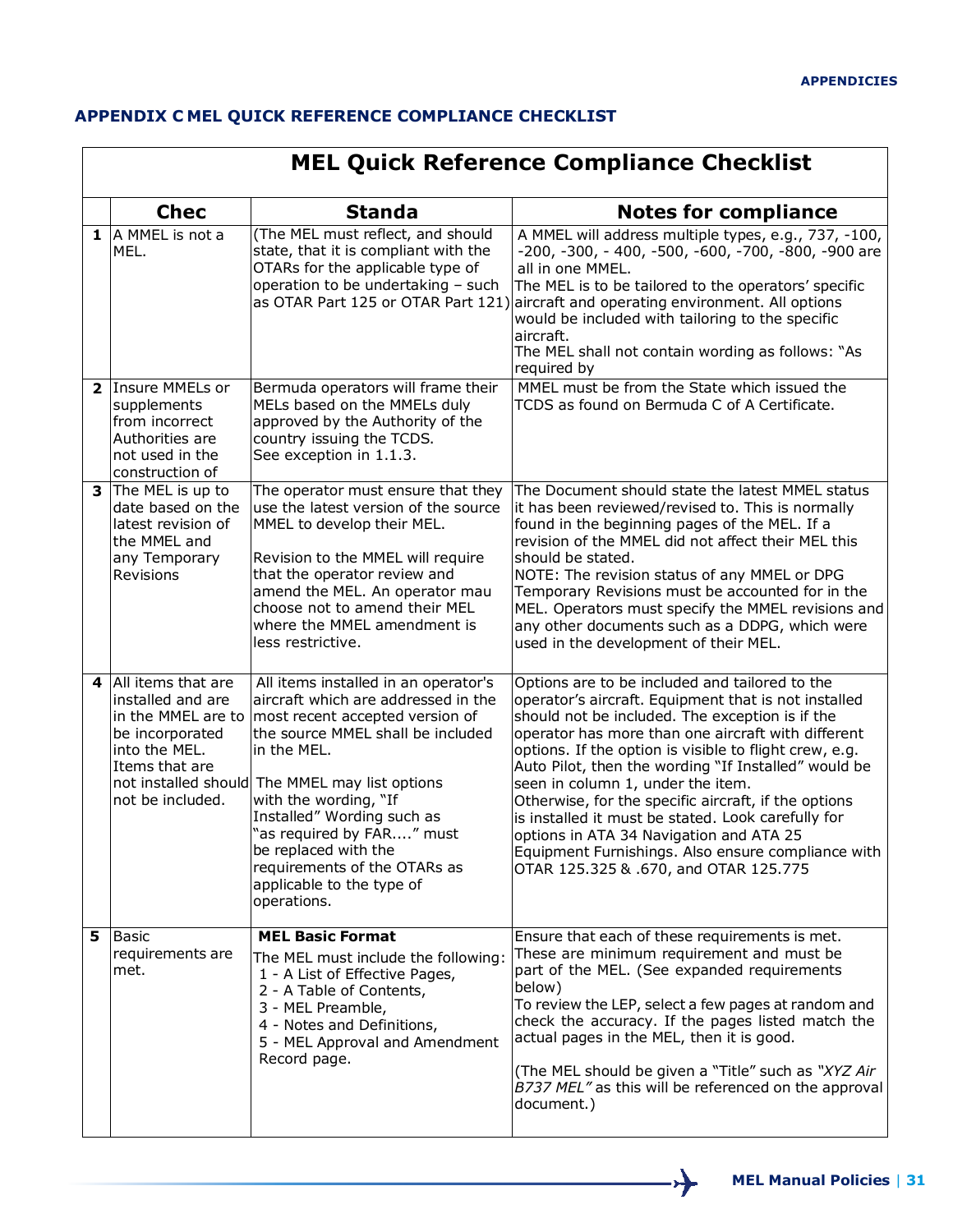|   | <b>MEL Quick Reference Compliance Checklist</b>                                                                                                                           |                                                                                                                                                                                                                                                                                                                                                                                                                                                                                                                                                   |                                                                                                                                                                                                                                                                                                                                                                                                                                                                                                                                                                                                                                                                                                                                                                                                                                             |  |  |
|---|---------------------------------------------------------------------------------------------------------------------------------------------------------------------------|---------------------------------------------------------------------------------------------------------------------------------------------------------------------------------------------------------------------------------------------------------------------------------------------------------------------------------------------------------------------------------------------------------------------------------------------------------------------------------------------------------------------------------------------------|---------------------------------------------------------------------------------------------------------------------------------------------------------------------------------------------------------------------------------------------------------------------------------------------------------------------------------------------------------------------------------------------------------------------------------------------------------------------------------------------------------------------------------------------------------------------------------------------------------------------------------------------------------------------------------------------------------------------------------------------------------------------------------------------------------------------------------------------|--|--|
|   | <b>Check</b>                                                                                                                                                              | <b>Standard</b>                                                                                                                                                                                                                                                                                                                                                                                                                                                                                                                                   | <b>Notes for compliance</b>                                                                                                                                                                                                                                                                                                                                                                                                                                                                                                                                                                                                                                                                                                                                                                                                                 |  |  |
| 6 | Proper<br>categorization.<br>The categories<br>must match the<br>categories found<br>in the MMEL,<br>unless prior<br>authorization has<br>been obtained<br>from the BCAA. | <b>MEL Repair Interval Categories</b><br>The maximum time an aircraft<br>may be operated between the<br>deferral of an inoperative item<br>and its repair will be specified<br>in the MEL,<br>1 - Category A.<br>2 - Category B<br>3 - Category C<br>4 - Category D                                                                                                                                                                                                                                                                               | These item categories are obtained from the MMEL<br>and cannot deviate from that standard except as<br>mentioned in 3.13.2.<br>Note: 3.13.2 outlines the policy for Repair Interval<br>Extension which may be included in the operators<br>MEL.                                                                                                                                                                                                                                                                                                                                                                                                                                                                                                                                                                                             |  |  |
|   | 7 It is important<br>that people using<br>the MEL have<br>instructions on<br>how to use this<br>document.<br>Specific<br>instructions<br>must be given.                   | <b>Procedures for the Deferral of</b><br>included as part of the operator's<br>the COM and the MEL reference the<br>aforementioned procedures in the<br>MCM, or duplicates the same. These<br>procedures comprise a method for:<br>1 - deferral and/or rectification of<br>inoperative equipment;<br>2 - placarding requirements as per<br>the MEL;<br>3 - dispatching of aircraft with<br>deferred MEL item(s);<br>4 - a remote deferral system;<br>(optional)<br>5 - controlling categorized times;<br>and<br>6 - Training of company personnel | These procedures can be in the MEL or in the COM<br><b>MEL items</b> These procedures will be but must be contained in the MCM. The reason they<br>must be in the MCM is that this is the only place<br>MCM. The operator must ensure that that Airworthiness approves these procedures.<br>Flight operations approve the MEL and the COM.<br>The procedures must match those in the MCM.<br><b>COM Procedures - The operator must establish</b><br>procedures in the COM for the use and guidance of<br>crew members when using the MEL. The procedures<br>must agree with those in the MCM. The operator<br>may choose to include all procedures/instructions in<br>the MEL itself; in which case the COM will only be<br>required to reference this document.<br>Note: Training is normally contained in the<br><b>Operations Manual</b> |  |  |
| 8 | Each item must<br>include placarding<br>instructions.                                                                                                                     | <b>Placarding</b><br>1- All inoperative items must be<br>placarded to inform crew members<br>of equipment condition.<br>2 - While the MEL for some items<br>may require specific wording, the<br>majority of items leave the placard should be included on it.<br>wording and location to be<br>determined by the operator. The<br>operator shall provide the<br>capability and instructions to<br>the flight crew to ensure that<br>the placard is in place prior to<br>the aircraft being dispatched.                                           | These instructions are normally found above the O<br>and M in the Procedures section of the MEL<br>They are not part of the top part of the MEL<br>(Provisos, the MMEL section of the MEL).<br>The placarding instruction should indicate where the<br>placard is to be placed and what if any wording<br>E.G.,<br>PLACARDING INSTRUCTION: Placard next to the<br>APU start switch, "APU NOT TO BE USED IN<br>FI IGHT."                                                                                                                                                                                                                                                                                                                                                                                                                     |  |  |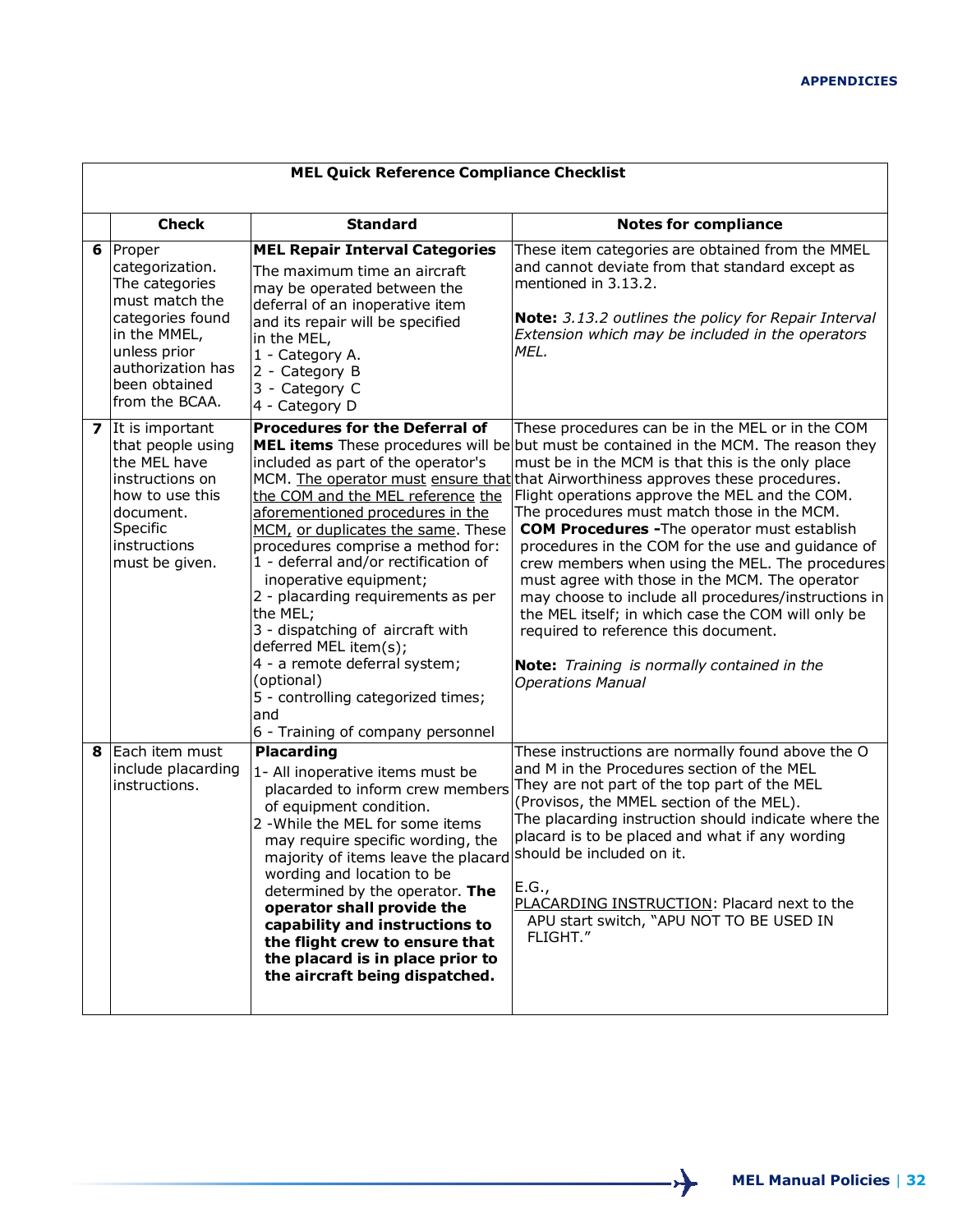|   | <b>MEL Quick Reference Compliance Checklist</b>                                                                                                                                                                                                          |                                                                                                                                                                                                                                                                                                                                                                                                                                                                                               |                                                                                                                                                                                                                                                                                                                                                                                                                                                                                                                                                                                                                                                                                                                                                                                                           |  |  |
|---|----------------------------------------------------------------------------------------------------------------------------------------------------------------------------------------------------------------------------------------------------------|-----------------------------------------------------------------------------------------------------------------------------------------------------------------------------------------------------------------------------------------------------------------------------------------------------------------------------------------------------------------------------------------------------------------------------------------------------------------------------------------------|-----------------------------------------------------------------------------------------------------------------------------------------------------------------------------------------------------------------------------------------------------------------------------------------------------------------------------------------------------------------------------------------------------------------------------------------------------------------------------------------------------------------------------------------------------------------------------------------------------------------------------------------------------------------------------------------------------------------------------------------------------------------------------------------------------------|--|--|
|   | <b>Check</b>                                                                                                                                                                                                                                             | <b>Standard</b>                                                                                                                                                                                                                                                                                                                                                                                                                                                                               | <b>Notes for compliance</b>                                                                                                                                                                                                                                                                                                                                                                                                                                                                                                                                                                                                                                                                                                                                                                               |  |  |
| 9 | The MMEL lists<br>items that have<br>$(0)$ or $(M)$ , or<br>(O)(M) procedures<br>in column 4.<br>Where the MMEL<br>indicates a<br>procedure is<br>required, the<br>operator must<br>provide a<br>procedure. Some<br>procedures require<br>customization. | 3.15.1 Operational and<br><b>Maintenance Items</b><br>a) Any item of equipment in the<br>MEL, which when inoperative would<br>require an operating or<br>maintenance procedure to ensure<br>the required level of safety, shall be<br>so identified in the "remarks" or<br>"exceptions" column of the MEL.<br>Normally "(O)" means an operating<br>procedure, "(M)" means a<br>maintenance procedure and<br>"(O)(M)" means that both operating<br>and maintenance procedures are<br>required. | <b>Approval of Operating and Maintenance</b><br><b>Procedures</b><br>Manufacturers may choose to produce operating<br>and maintenance procedures such as DDPGs, for<br>use by operators. These procedures may be<br>inserted into the appropriate MEL pages, and<br>submitted by the operator, to form part of the MEL.<br>DDPGs, CDLs, and other similar documents cannot<br>be approved by the BCAA, nor can they replace the<br>MEL. Operator specific procedure customization is<br>sometimes required. Common phrases that require<br>operator specific customization includes "If<br>installed, if equipped, Alternate Procedures,<br>Required Distribution, If Fitted, For airplanes with,<br>For airplanes equipped with, if X is not installed,<br>Optional, Service Bulletin, National Aviation |  |  |
|   | 10 ECAS (Electronic<br>Crew<br>Alerting System)                                                                                                                                                                                                          | The manufacture provides the rules<br>and lists for these messages. (DPG)                                                                                                                                                                                                                                                                                                                                                                                                                     | Authority, etc."<br>If the aircraft manufacturer has not published (O)<br>or (M) procedures, the operator must develop<br>appropriate procedures and submit them to the<br><b>BCAA for annroyal</b><br>It is very important that these directions and<br>wording in these lists is very accurate.<br>In some cases, ECAS is also used as an alternate<br>method of dispatching the aircraft, (not just a list to<br>reference the MEL item), and as such does not use<br>the "MEL", in the usual manner. The pilot would<br>only look at this list, determine the proper action,<br>then go. The use of these lists must be<br>appropriately trained; otherwise the potential for<br>confusion is great.                                                                                                  |  |  |
|   | 11 Dispatch<br>conditions                                                                                                                                                                                                                                | Relevant dispatch conditions for<br>approved operations                                                                                                                                                                                                                                                                                                                                                                                                                                       | Fly away kit (FAK) definitions, Ops Specs/LOAs<br>(Low Visibility Operations, RNP, RVSM, LVO, EVS,<br>etc.) usually require that the MEL contain the<br>relevant dispatch conditions. The appropriate<br>entry must be written in the Number Installed,<br>Number Required and the Remarks or Exceptions<br>column, or a reference made to the appropriate<br>manual where the dispatch requirements may be<br>found.<br>Note: only CAT/AOC operations have Ops Specs.<br>and NCC operations are issued Approvals or LOAs                                                                                                                                                                                                                                                                                 |  |  |

NOTE: This checklist is only intended to highlight areas where common errors often occur when producing an operators MEL. Other requirements to be aware of are:

- OTAR  $121/125.670$  use of a boom mic;
- OTAR 121/125.755 FDR;
- OTAR 121/125.775 WX Radar.
- OTAR 121/125.735, .740 & 121.745 Cabin Crew Duty assignment and  $O<sup>2</sup>$  equipment

Operators must ensure that all OTAR requirements are accounted for to avoid delays with the approval process